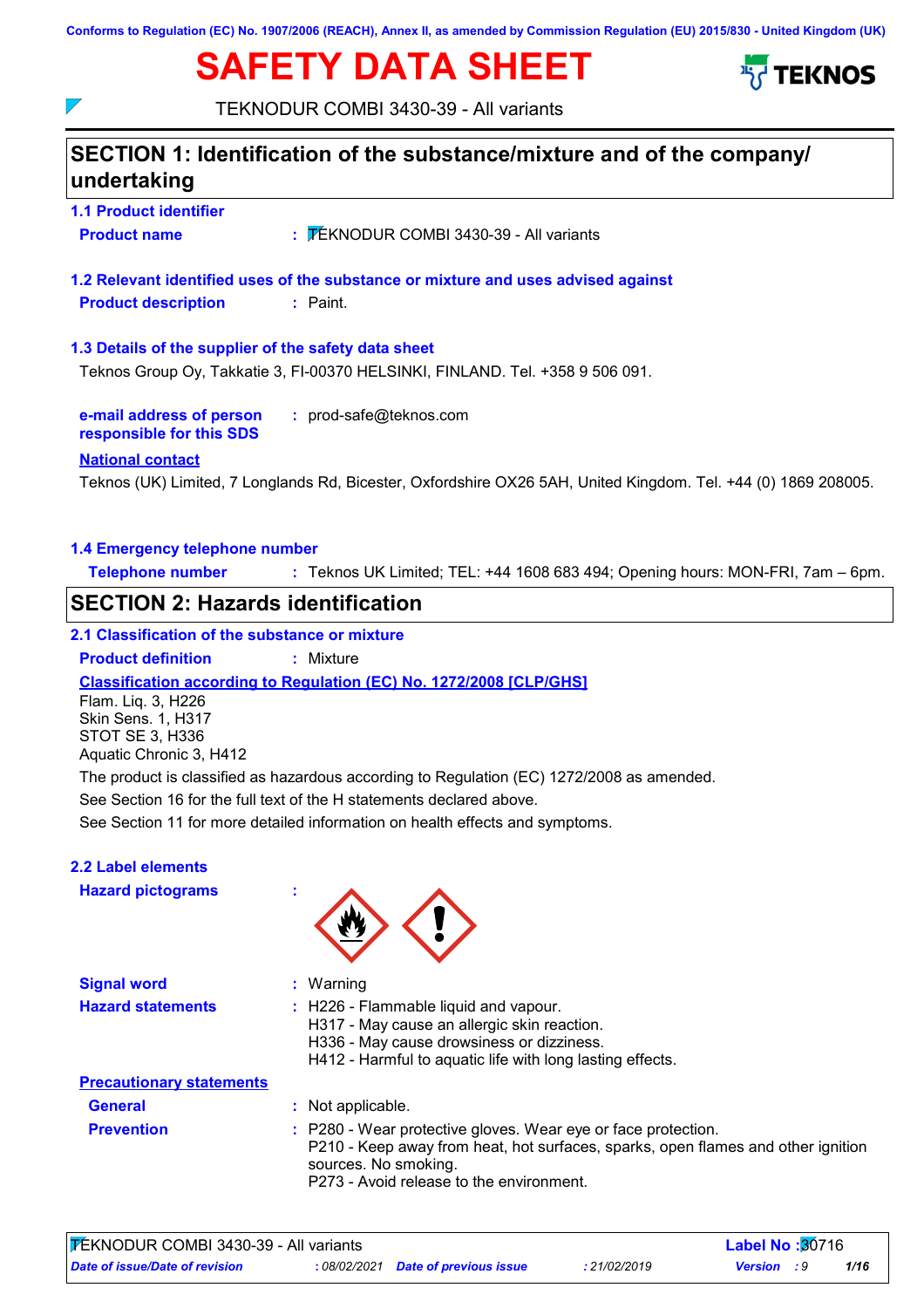## **SECTION 2: Hazards identification**

| <b>Response</b>                                                                                                                                                 | : P304 + P340 - IF INHALED: Remove person to fresh air and keep comfortable for                                                                                                                                                                  |
|-----------------------------------------------------------------------------------------------------------------------------------------------------------------|--------------------------------------------------------------------------------------------------------------------------------------------------------------------------------------------------------------------------------------------------|
|                                                                                                                                                                 | breathing.<br>P303 + P361 + P353 - IF ON SKIN (or hair): Take off immediately all contaminated<br>clothing. Rinse skin with water.                                                                                                               |
| <b>Storage</b>                                                                                                                                                  | : Not applicable.                                                                                                                                                                                                                                |
| <b>Disposal</b>                                                                                                                                                 | : P501 - Dispose of contents and container in accordance with all local, regional,<br>national and international regulations.                                                                                                                    |
| <b>Hazardous ingredients</b>                                                                                                                                    | $\mathbf{R}$ -Butyl acetate<br>2-Methoxy-1-methylethyl acetate<br>Fatty acids, C14-18 and C16-18-unsatd., maleated<br>Reaction mass of Bis(1,2,2,6,6-pentamethyl-4-piperidyl) sebacate and Methyl 1,2,2,<br>6,6-pentamethyl-4-piperidyl sebacate |
| <b>Supplemental label</b><br>elements                                                                                                                           | Warning! Hazardous respirable droplets may be formed when sprayed. Do not<br>breathe spray or mist.                                                                                                                                              |
| <b>Annex XVII - Restrictions</b><br>on the manufacture,<br>placing on the market and<br>use of certain dangerous<br>substances, mixtures and<br><b>articles</b> |                                                                                                                                                                                                                                                  |

**Other hazards which do : not result in classification** : None known.

**2.3 Other hazards**

## **SECTION 3: Composition/information on ingredients**

| <b>Product/ingredient name</b>                      | <b>Identifiers</b>                                                                      | $\frac{9}{6}$ | <b>Regulation (EC) No.</b><br>1272/2008 [CLP]                                                                                                                                                                                     | <b>Type</b> |
|-----------------------------------------------------|-----------------------------------------------------------------------------------------|---------------|-----------------------------------------------------------------------------------------------------------------------------------------------------------------------------------------------------------------------------------|-------------|
| $\overline{p}$ -Butyl acetate                       | REACH #:<br>01-2119485493-29<br>EC: 204-658-1<br>CAS: 123-86-4<br>Index: 607-025-00-1   | $≥10 - ≤25$   | Flam. Liq. 3, H226<br>STOT SE 3, H336<br><b>EUH066</b>                                                                                                                                                                            | [1] [2]     |
| 2-Methoxy-1-methylethyl acetate                     | REACH #:<br>01-2119475791-29<br>EC: 203-603-9<br>CAS: 108-65-6<br>Index: 607-195-00-7   | ≤10           | Flam. Liq. 3, H226<br>STOT SE 3, H336                                                                                                                                                                                             | [1] [2]     |
| Xylene                                              | REACH#:<br>01-2119488216-32<br>EC: 215-535-7<br>CAS: 1330-20-7<br>Index: 601-022-00-9   | $\leq 5$      | Flam. Liq. 3, H226<br>Acute Tox. 4, H312<br>Acute Tox. 4, H332<br>Skin Irrit. 2, H315<br>Eye Irrit. 2, H319<br><b>STOT SE 3, H335</b><br>STOT RE 2, H373<br>(oral)<br><b>STOT RE 2, H373</b><br>(inhalation)<br>Asp. Tox. 1, H304 | [1] [2]     |
| Solvent naphtha (petroleum), light<br>aromatic      | REACH #:<br>01-2119455851-35<br>EC: 265-199-0<br>CAS: 64742-95-6<br>Index: 649-356-00-4 | $\leq 5$      | Flam. Liq. 3, H226<br>STOT SE 3, H335<br>STOT SE 3, H336<br>Asp. Tox. 1, H304<br>Aquatic Chronic 2,<br>H411<br><b>EUH066</b>                                                                                                      | $[1]$       |
| Fatty acids, C14-18 and<br>C16-18-unsatd., maleated | REACH #:<br>01-2119976378-19<br>EC: 288-306-2<br>CAS: 85711-46-2                        | $≤0.3$        | Skin Irrit. 2, H315<br><b>Skin Sens. 1, H317</b>                                                                                                                                                                                  | $[1]$       |
| TEKNODUR COMBI 3430-39 - All variants               |                                                                                         |               | <b>Label No: 30716</b>                                                                                                                                                                                                            |             |
| Date of issue/Date of revision                      | : 08/02/2021 Date of previous issue                                                     | : 21/02/2019  | <b>Version</b> : 9                                                                                                                                                                                                                | 2/16        |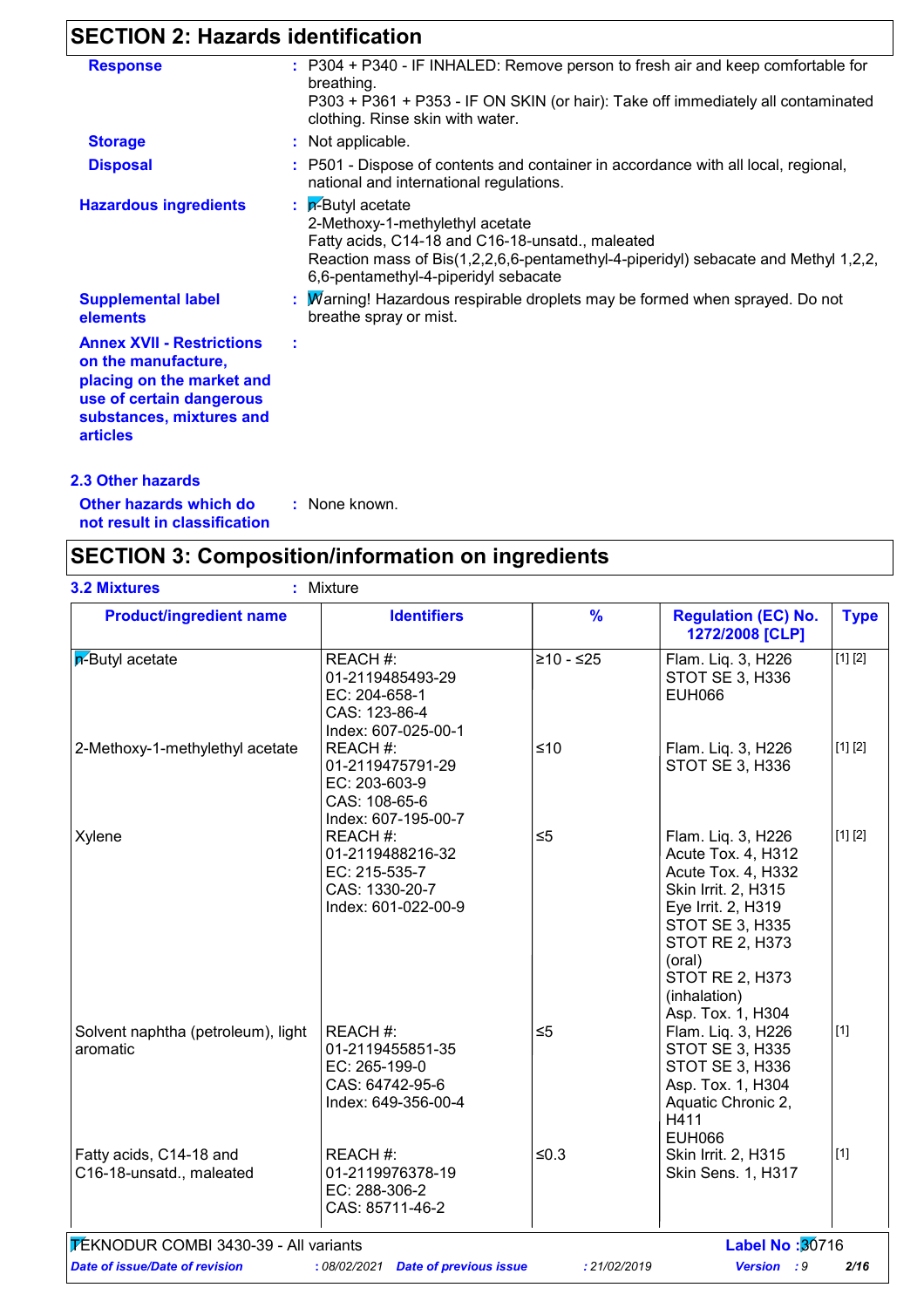| <b>SECTION 3: Composition/information on ingredients</b>                                                                          |                                                                                       |         |                                                                                                                                                                                                |                  |
|-----------------------------------------------------------------------------------------------------------------------------------|---------------------------------------------------------------------------------------|---------|------------------------------------------------------------------------------------------------------------------------------------------------------------------------------------------------|------------------|
| Reaction mass of Bis(1,2,2,6,<br>6-pentamethyl-4-piperidyl)<br>sebacate and Methyl 1,2,2,6,<br>6-pentamethyl-4-piperidyl sebacate | REACH #:<br>01-2119491304-40                                                          | ≤ $0.3$ | Skin Sens. 1A, H317<br>Aquatic Acute 1, H400<br>$(M=1)$<br>Aquatic Chronic 1,<br>$H410 (M=1)$                                                                                                  | $\overline{[1]}$ |
| nitroethane                                                                                                                       | REACH#:<br>01-2119966158-27<br>EC: 201-188-9<br>CAS: 79-24-3<br>Index: 609-035-00-1   | $≤0.3$  | Flam. Liq. 3, H226<br>Acute Tox. 4, H302<br>Acute Tox. 4, H332<br>Repr. 2, H361fd<br>(Fertility and Unborn<br>child)<br>Aquatic Chronic 3,<br>H412                                             | [1] [2]          |
| propylidynetrimethanol                                                                                                            | REACH #:<br>01-2119486799-10<br>EC: 201-074-9<br>CAS: 77-99-6                         | $≤0.3$  | Repr. 2, H361d<br>(Unborn child)                                                                                                                                                               | $[1]$            |
| Quaternary ammonium<br>compounds, coco<br>alkylethyldimethyl, Et sulfates                                                         | REACH #:<br>01-2119977130-42<br>EC: 269-662-8<br>CAS: 68308-64-5                      | < 0.1   | Acute Tox. 4, H302<br>Acute Tox. 3, H311<br>Skin Corr. 1C, H314<br>Eye Dam. 1, H318<br>Aquatic Acute 1, H400<br>$(M=10)$<br>Aquatic Chronic 1,<br>$H410 (M=1)$                                 | $[1]$            |
| Maleic anhydride                                                                                                                  | REACH #:<br>01-2119472428-31<br>EC: 203-571-6<br>CAS: 108-31-6<br>Index: 607-096-00-9 | ≤0.1    | Acute Tox. 4, H302<br>Skin Corr. 1B, H314<br>Eye Dam. 1, H318<br>Resp. Sens. 1, H334<br>Skin Sens. 1A, H317<br><b>STOT RE 1, H372</b><br>(respiratory system)<br>(inhalation)<br><b>EUH071</b> | [1] [2]          |
|                                                                                                                                   |                                                                                       |         | See Section 16 for<br>the full text of the H<br>statements declared<br>above.                                                                                                                  |                  |

There are no additional ingredients present which, within the current knowledge of the supplier and in the concentrations applicable, are classified as hazardous to health or the environment, are PBTs, vPvBs or Substances of equivalent concern, or have been assigned a workplace exposure limit and hence require reporting in this section.

 $\overline{\mathcal{Q}}$ ontains: > 1 % TiO2 (<10 µm)

**Type** 

[1] Substance classified with a health or environmental hazard

[2] Substance with a workplace exposure limit

[3] Substance meets the criteria for PBT according to Regulation (EC) No. 1907/2006, Annex XIII

[4] Substance meets the criteria for vPvB according to Regulation (EC) No. 1907/2006, Annex XIII

[5] Substance of equivalent concern

[6] Additional disclosure due to company policy

Occupational exposure limits, if available, are listed in Section 8.

## **SECTION 4: First aid measures**

## **4.1 Description of first aid measures**

#### **Eye contact :**

: Immediately flush eyes with plenty of water, occasionally lifting the upper and lower eyelids. Check for and remove any contact lenses. Continue to rinse for at least 10 minutes. Get medical attention if irritation occurs.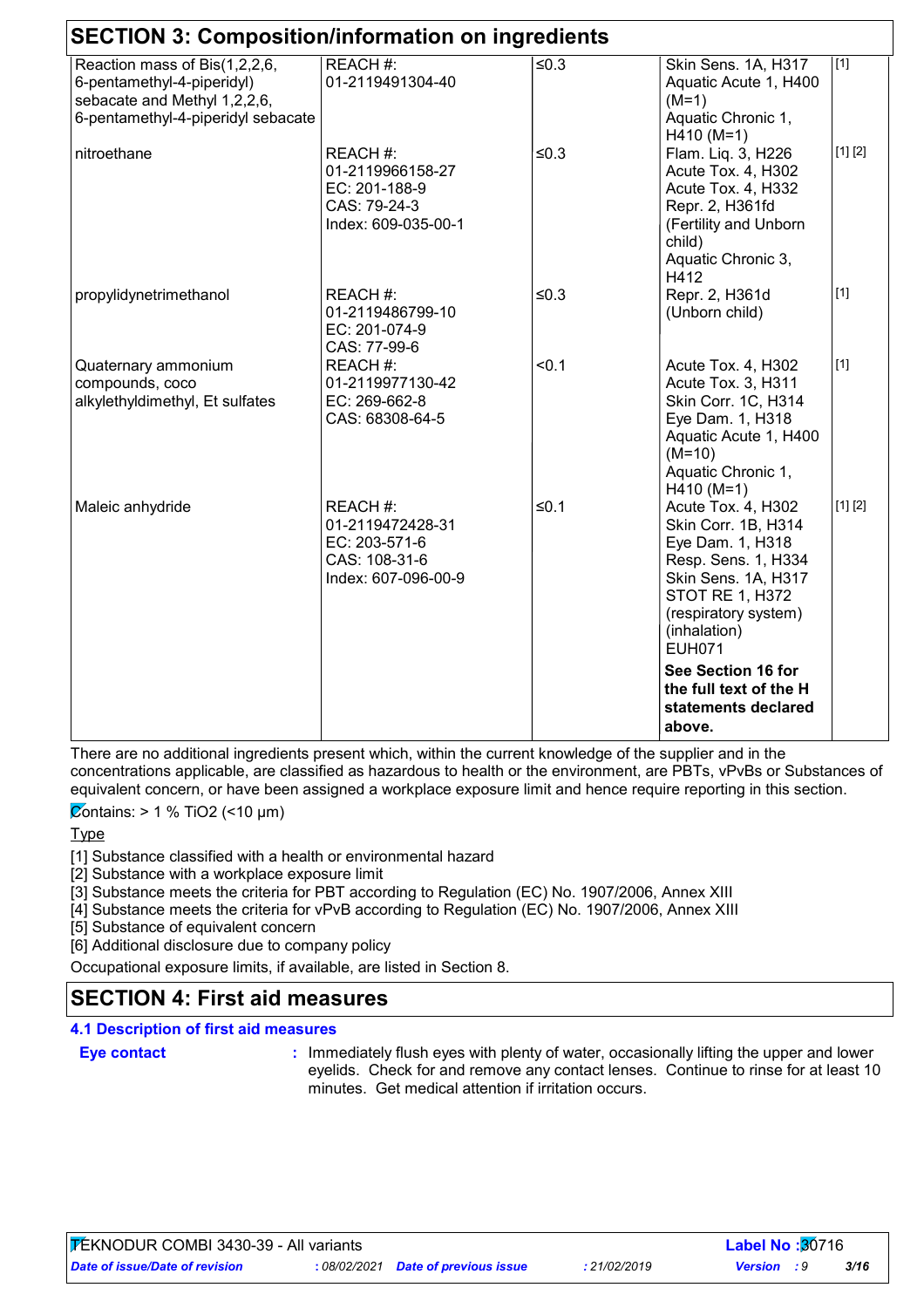## **SECTION 4: First aid measures**

| <b>Inhalation</b>                 | : Remove victim to fresh air and keep at rest in a position comfortable for breathing.<br>If it is suspected that fumes are still present, the rescuer should wear an appropriate<br>mask or self-contained breathing apparatus. If not breathing, if breathing is irregular<br>or if respiratory arrest occurs, provide artificial respiration or oxygen by trained<br>personnel. It may be dangerous to the person providing aid to give mouth-to-mouth<br>resuscitation. Get medical attention. If necessary, call a poison center or physician.<br>If unconscious, place in recovery position and get medical attention immediately.<br>Maintain an open airway. Loosen tight clothing such as a collar, tie, belt or<br>waistband.                                                                                       |
|-----------------------------------|-------------------------------------------------------------------------------------------------------------------------------------------------------------------------------------------------------------------------------------------------------------------------------------------------------------------------------------------------------------------------------------------------------------------------------------------------------------------------------------------------------------------------------------------------------------------------------------------------------------------------------------------------------------------------------------------------------------------------------------------------------------------------------------------------------------------------------|
| <b>Skin contact</b>               | : Wash with plenty of soap and water. Remove contaminated clothing and shoes.<br>Wash contaminated clothing thoroughly with water before removing it, or wear<br>gloves. Continue to rinse for at least 10 minutes. Get medical attention. In the<br>event of any complaints or symptoms, avoid further exposure. Wash clothing<br>before reuse. Clean shoes thoroughly before reuse.                                                                                                                                                                                                                                                                                                                                                                                                                                         |
| <b>Ingestion</b>                  | : Wash out mouth with water. Remove dentures if any. Remove victim to fresh air<br>and keep at rest in a position comfortable for breathing. If material has been<br>swallowed and the exposed person is conscious, give small quantities of water to<br>drink. Stop if the exposed person feels sick as vomiting may be dangerous. Do not<br>induce vomiting unless directed to do so by medical personnel. If vomiting occurs,<br>the head should be kept low so that vomit does not enter the lungs. Get medical<br>attention. If necessary, call a poison center or physician. Never give anything by<br>mouth to an unconscious person. If unconscious, place in recovery position and get<br>medical attention immediately. Maintain an open airway. Loosen tight clothing such<br>as a collar, tie, belt or waistband. |
| <b>Protection of first-aiders</b> | : No action shall be taken involving any personal risk or without suitable training. If it<br>is suspected that fumes are still present, the rescuer should wear an appropriate<br>mask or self-contained breathing apparatus. It may be dangerous to the person<br>providing aid to give mouth-to-mouth resuscitation. Wash contaminated clothing<br>thoroughly with water before removing it, or wear gloves.                                                                                                                                                                                                                                                                                                                                                                                                               |

## **4.2 Most important symptoms and effects, both acute and delayed**

| <b>Over-exposure signs/symptoms</b> |                                                                                                                                               |
|-------------------------------------|-----------------------------------------------------------------------------------------------------------------------------------------------|
| <b>Eye contact</b>                  | : No specific data.                                                                                                                           |
| <b>Inhalation</b>                   | : Adverse symptoms may include the following:<br>nausea or vomiting<br>headache<br>drowsiness/fatigue<br>dizziness/vertigo<br>unconsciousness |
| <b>Skin contact</b>                 | : Adverse symptoms may include the following:<br>irritation<br>redness                                                                        |
| <b>Ingestion</b>                    | : No specific data.                                                                                                                           |

## **4.3 Indication of any immediate medical attention and special treatment needed**

| <b>Notes to physician</b>  | : Treat symptomatically. Contact poison treatment specialist immediately if large |
|----------------------------|-----------------------------------------------------------------------------------|
|                            | quantities have been ingested or inhaled.                                         |
| <b>Specific treatments</b> | No specific treatment.                                                            |

## **SECTION 5: Firefighting measures**

| 5.1 Extinguishing media                |                                                        |
|----------------------------------------|--------------------------------------------------------|
| <b>Suitable extinguishing</b><br>media | : Use dry chemical, $CO2$ , water spray (fog) or foam. |
| Unsuitable extinguishing<br>media      | : Do not use water jet.                                |

#### **5.2 Special hazards arising from the substance or mixture**

| FEKNODUR COMBI 3430-39 - All variants |  |                                     | <b>Label No:</b> 30716 |                    |  |      |
|---------------------------------------|--|-------------------------------------|------------------------|--------------------|--|------|
| Date of issue/Date of revision        |  | : 08/02/2021 Date of previous issue | 21/02/2019             | <b>Version</b> : 9 |  | 4/16 |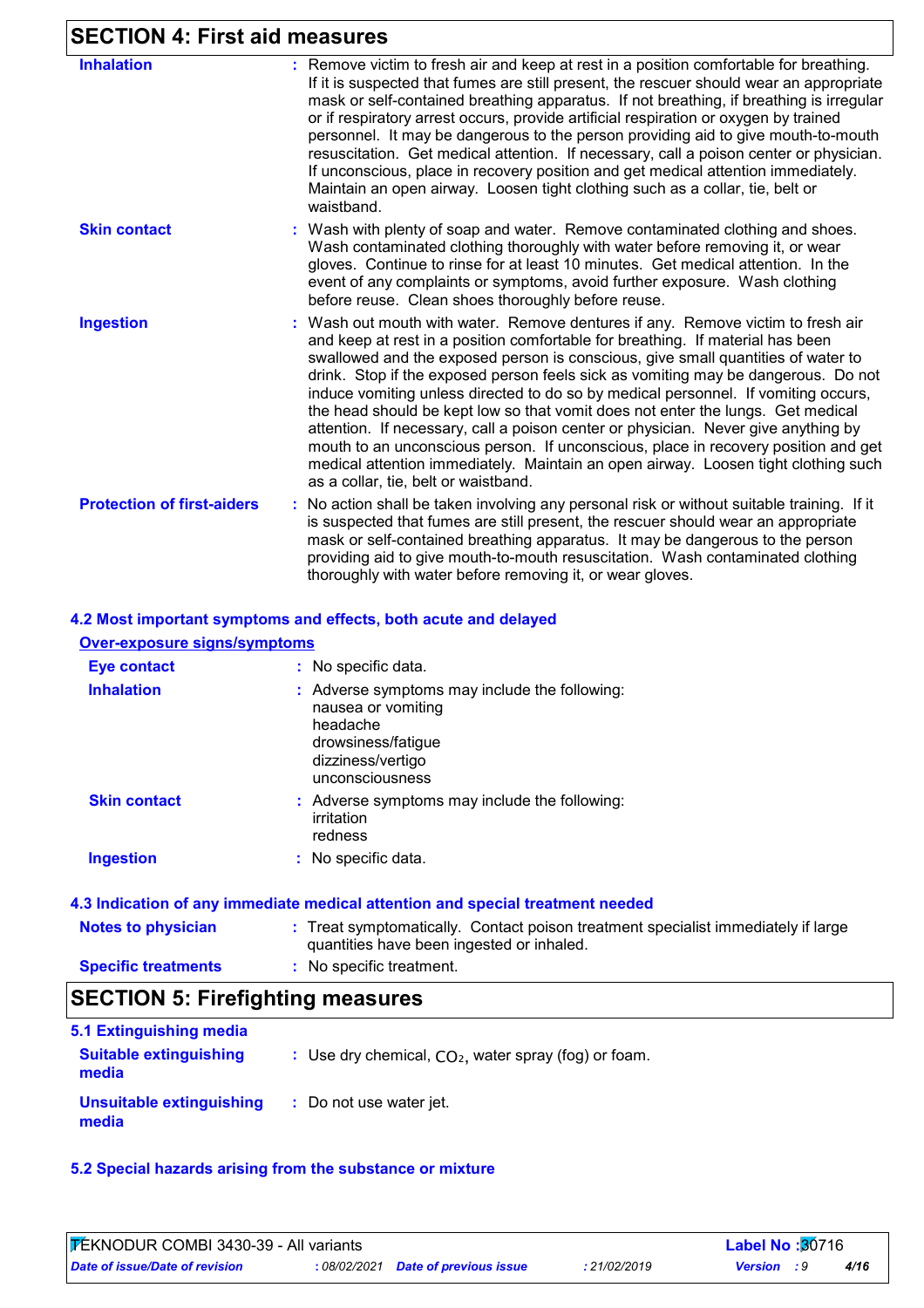## **SECTION 5: Firefighting measures**

| <b>Hazards from the</b><br>substance or mixture          | : Flammable liquid and vapour. Runoff to sewer may create fire or explosion hazard.<br>In a fire or if heated, a pressure increase will occur and the container may burst, with<br>the risk of a subsequent explosion. This material is harmful to aquatic life with long<br>lasting effects. Fire water contaminated with this material must be contained and<br>prevented from being discharged to any waterway, sewer or drain. |
|----------------------------------------------------------|------------------------------------------------------------------------------------------------------------------------------------------------------------------------------------------------------------------------------------------------------------------------------------------------------------------------------------------------------------------------------------------------------------------------------------|
| <b>Hazardous combustion</b><br><b>products</b>           | : In a fire, decomposition may produce toxic gases/fumes.                                                                                                                                                                                                                                                                                                                                                                          |
| <b>5.3 Advice for firefighters</b>                       |                                                                                                                                                                                                                                                                                                                                                                                                                                    |
| <b>Special protective actions</b><br>for fire-fighters   | : Promptly isolate the scene by removing all persons from the vicinity of the incident if<br>there is a fire. No action shall be taken involving any personal risk or without<br>suitable training. Move containers from fire area if this can be done without risk.<br>Use water spray to keep fire-exposed containers cool.                                                                                                      |
| <b>Special protective</b><br>equipment for fire-fighters | : Fire-fighters should wear appropriate protective equipment and self-contained<br>breathing apparatus (SCBA) with a full face-piece operated in positive pressure<br>mode. Clothing for fire-fighters (including helmets, protective boots and gloves)<br>conforming to European standard EN 469 will provide a basic level of protection for<br>chemical incidents.                                                              |

## **SECTION 6: Accidental release measures**

|                                                  | 6.1 Personal precautions, protective equipment and emergency procedures                                                                                                                                                                                                                                                                                                                                                                                                                                                                                                                                                                                    |
|--------------------------------------------------|------------------------------------------------------------------------------------------------------------------------------------------------------------------------------------------------------------------------------------------------------------------------------------------------------------------------------------------------------------------------------------------------------------------------------------------------------------------------------------------------------------------------------------------------------------------------------------------------------------------------------------------------------------|
| For non-emergency<br>personnel                   | : No action shall be taken involving any personal risk or without suitable training.<br>Evacuate surrounding areas. Keep unnecessary and unprotected personnel from<br>entering. Do not touch or walk through spilt material. Shut off all ignition sources.<br>No flares, smoking or flames in hazard area. Avoid breathing vapour or mist.<br>Provide adequate ventilation. Wear appropriate respirator when ventilation is<br>inadequate. Put on appropriate personal protective equipment.                                                                                                                                                             |
| For emergency responders                         | If specialised clothing is required to deal with the spillage, take note of any<br>÷<br>information in Section 8 on suitable and unsuitable materials. See also the<br>information in "For non-emergency personnel".                                                                                                                                                                                                                                                                                                                                                                                                                                       |
| <b>6.2 Environmental</b><br>precautions          | : Avoid dispersal of spilt material and runoff and contact with soil, waterways, drains<br>and sewers. Inform the relevant authorities if the product has caused environmental<br>pollution (sewers, waterways, soil or air). Water polluting material. May be harmful<br>to the environment if released in large quantities.                                                                                                                                                                                                                                                                                                                              |
|                                                  | 6.3 Methods and material for containment and cleaning up                                                                                                                                                                                                                                                                                                                                                                                                                                                                                                                                                                                                   |
| <b>Small spill</b>                               | : Stop leak if without risk. Move containers from spill area. Use spark-proof tools and<br>explosion-proof equipment. Dilute with water and mop up if water-soluble.<br>Alternatively, or if water-insoluble, absorb with an inert dry material and place in an<br>appropriate waste disposal container. Dispose of via a licensed waste disposal<br>contractor.                                                                                                                                                                                                                                                                                           |
| <b>Large spill</b>                               | : Stop leak if without risk. Move containers from spill area. Use spark-proof tools and<br>explosion-proof equipment. Approach the release from upwind. Prevent entry into<br>sewers, water courses, basements or confined areas. Wash spillages into an<br>effluent treatment plant or proceed as follows. Contain and collect spillage with non-<br>combustible, absorbent material e.g. sand, earth, vermiculite or diatomaceous earth<br>and place in container for disposal according to local regulations. Dispose of via a<br>licensed waste disposal contractor. Contaminated absorbent material may pose the<br>same hazard as the spilt product. |
| <b>6.4 Reference to other</b><br><b>sections</b> | : See Section 1 for emergency contact information.<br>See Section 8 for information on appropriate personal protective equipment.<br>See Section 13 for additional waste treatment information.                                                                                                                                                                                                                                                                                                                                                                                                                                                            |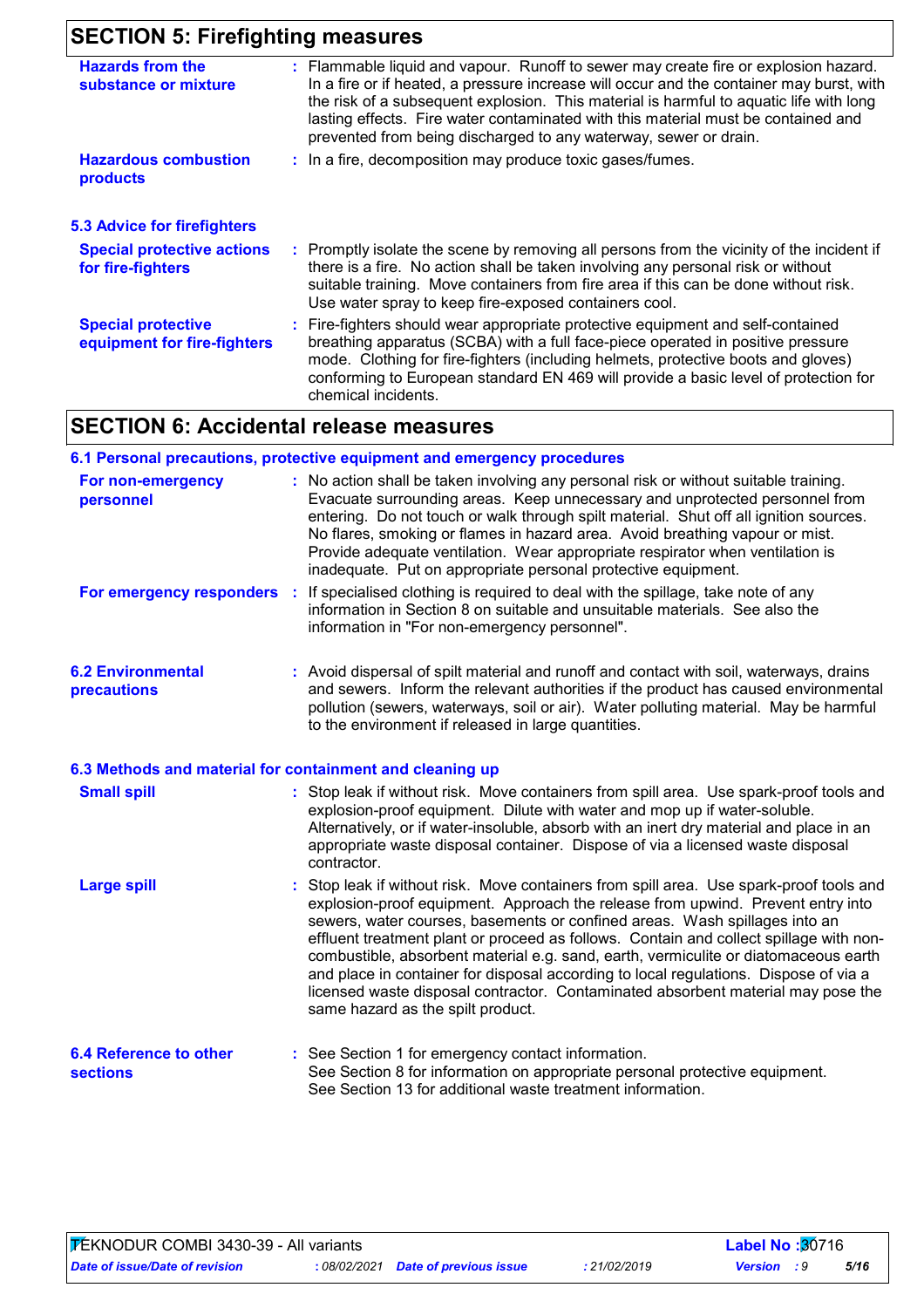## **SECTION 7: Handling and storage**

The information in this section contains generic advice and guidance. The list of Identified Uses in Section 1 should be consulted for any available use-specific information provided in the Exposure Scenario(s).

## **7.1 Precautions for safe handling**

| <b>Protective measures</b>                       | : Put on appropriate personal protective equipment (see Section 8). Persons with a<br>history of skin sensitization problems should not be employed in any process in<br>which this product is used. Do not get in eyes or on skin or clothing. Do not ingest.<br>Avoid breathing vapour or mist. Avoid release to the environment. Use only with<br>adequate ventilation. Wear appropriate respirator when ventilation is inadequate.<br>Do not enter storage areas and confined spaces unless adequately ventilated.<br>Keep in the original container or an approved alternative made from a compatible<br>material, kept tightly closed when not in use. Store and use away from heat, sparks,<br>open flame or any other ignition source. Use explosion-proof electrical (ventilating,<br>lighting and material handling) equipment. Use only non-sparking tools. Take<br>precautionary measures against electrostatic discharges. Empty containers retain<br>product residue and can be hazardous. Do not reuse container. |
|--------------------------------------------------|----------------------------------------------------------------------------------------------------------------------------------------------------------------------------------------------------------------------------------------------------------------------------------------------------------------------------------------------------------------------------------------------------------------------------------------------------------------------------------------------------------------------------------------------------------------------------------------------------------------------------------------------------------------------------------------------------------------------------------------------------------------------------------------------------------------------------------------------------------------------------------------------------------------------------------------------------------------------------------------------------------------------------------|
| <b>Advice on general</b><br>occupational hygiene | : Eating, drinking and smoking should be prohibited in areas where this material is<br>handled, stored and processed. Workers should wash hands and face before<br>eating, drinking and smoking. Remove contaminated clothing and protective<br>equipment before entering eating areas. See also Section 8 for additional<br>information on hygiene measures.                                                                                                                                                                                                                                                                                                                                                                                                                                                                                                                                                                                                                                                                    |

## **7.2 Conditions for safe storage, including any incompatibilities**

Store in accordance with local regulations. Store in a segregated and approved area. Store in original container protected from direct sunlight in a dry, cool and well-ventilated area, away from incompatible materials (see Section 10) and food and drink. Eliminate all ignition sources. Separate from oxidizing materials. Keep container tightly closed and sealed until ready for use. Containers that have been opened must be carefully resealed and kept upright to prevent leakage. Do not store in unlabelled containers. Use appropriate containment to avoid environmental contamination.

## **Seveso Directive - Reporting thresholds (in tonnes)**

| Danger criteria |                                                            |       |  |  |  |
|-----------------|------------------------------------------------------------|-------|--|--|--|
| <b>Category</b> | Notification and MAPP Safety report threshold<br>threshold |       |  |  |  |
| P <sub>5c</sub> | 5000                                                       | 50000 |  |  |  |

#### **7.3 Specific end use(s)**

| <b>Recommendations</b>                         | : Not available.   |
|------------------------------------------------|--------------------|
| <b>Industrial sector specific</b><br>solutions | $:$ Not available. |

## **SECTION 8: Exposure controls/personal protection**

The information in this section contains generic advice and guidance. Information is provided based on typical anticipated uses of the product. Additional measures might be required for bulk handling or other uses that could significantly increase worker exposure or environmental releases.

## **8.1 Control parameters**

#### **Occupational exposure limits**

| <b>Product/ingredient name</b>                 | <b>Exposure limit values</b>                                                |
|------------------------------------------------|-----------------------------------------------------------------------------|
| <b>P</b> -Butyl acetate                        | EH40/2005 WELs (United Kingdom (UK), 8/2018).                               |
|                                                | STEL: 966 mg/m <sup>3</sup> 15 minutes.                                     |
|                                                | STEL: 200 ppm 15 minutes.                                                   |
|                                                | TWA: $724$ mg/m <sup>3</sup> 8 hours.                                       |
|                                                | TWA: 150 ppm 8 hours.                                                       |
| 2-Methoxy-1-methylethyl acetate                | EH40/2005 WELs (United Kingdom (UK), 8/2018). Absorbed                      |
|                                                | through skin.                                                               |
|                                                | STEL: 548 mg/m <sup>3</sup> 15 minutes.                                     |
|                                                | TWA: 50 ppm 8 hours.                                                        |
|                                                | TWA: 274 mg/m <sup>3</sup> 8 hours.                                         |
|                                                | STEL: 100 ppm 15 minutes.                                                   |
| Xylene                                         | EH40/2005 WELs (United Kingdom (UK), 8/2018). Absorbed                      |
| FÉKNODUR COMBI 3430-39 - All variants          | <b>Label No: 30716</b>                                                      |
| Date of issue/Date of revision<br>: 08/02/2021 | <b>Date of previous issue</b><br>6/16<br>: 21/02/2019<br><b>Version</b> : 9 |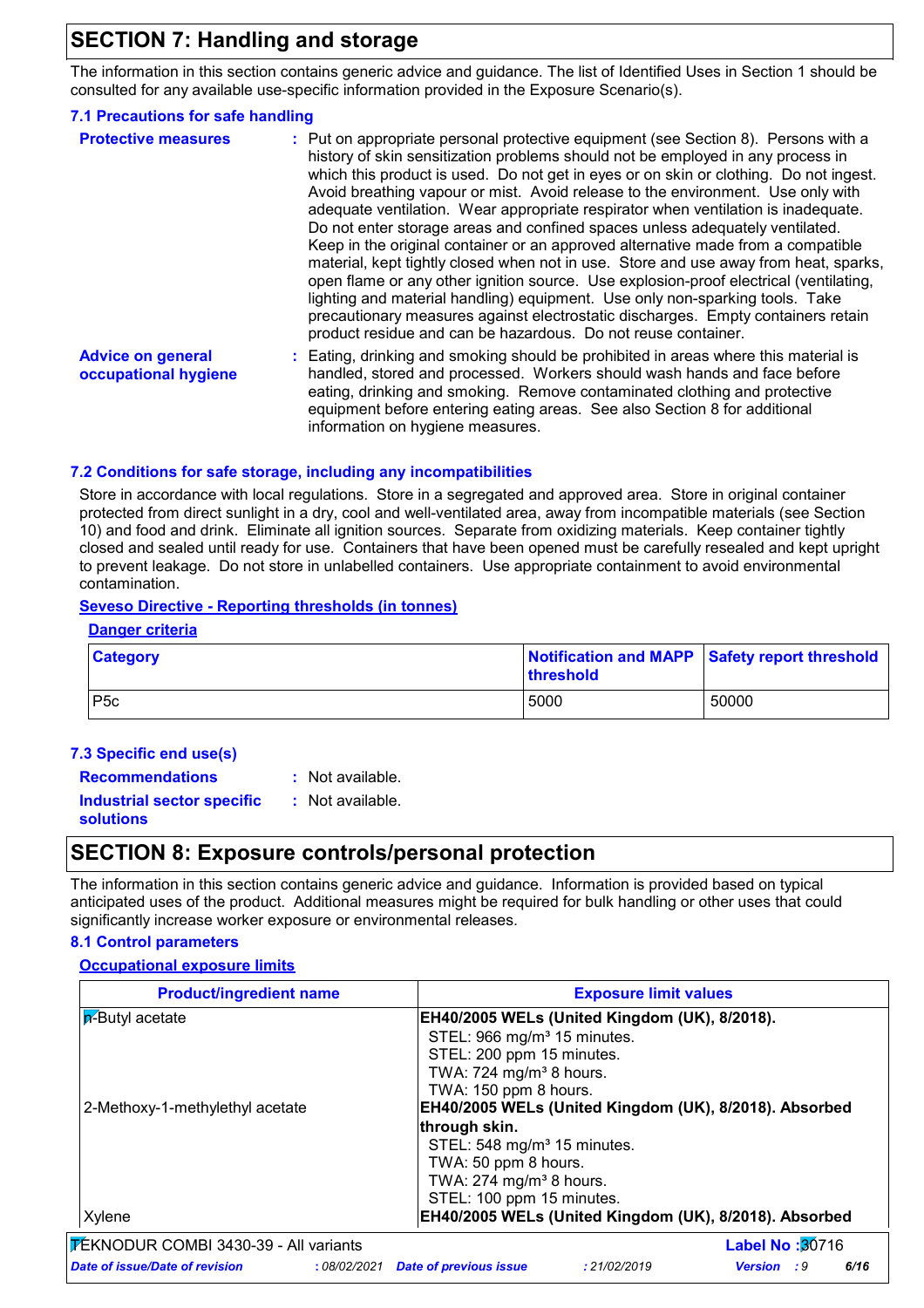## **SECTION 8: Exposure controls/personal protection**

|                  | through skin.                                            |
|------------------|----------------------------------------------------------|
|                  | STEL: 441 mg/m <sup>3</sup> 15 minutes.                  |
|                  | TWA: 50 ppm 8 hours.                                     |
|                  | TWA: 220 mg/m <sup>3</sup> 8 hours.                      |
|                  | STEL: 100 ppm 15 minutes.                                |
| nitroethane      | EH40/2005 WELs (United Kingdom (UK), 8/2018). Absorbed   |
|                  | through skin.                                            |
|                  | STEL: 312 mg/m <sup>3</sup> 15 minutes.                  |
|                  | STEL: 100 ppm 15 minutes.                                |
|                  | TWA: $62 \text{ mg/m}^3$ 8 hours.                        |
|                  | TWA: 20 ppm 8 hours.                                     |
| Maleic anhydride | EH40/2005 WELs (United Kingdom (UK), 8/2018). Inhalation |
|                  | <b>sensitiser.</b>                                       |
|                  | STEL: 3 mg/m <sup>3</sup> 15 minutes.                    |
|                  | TWA: 1 mg/m <sup>3</sup> 8 hours.                        |
|                  |                                                          |
|                  |                                                          |

**procedures**

**Recommended monitoring : If this product contains ingredients with exposure limits, personal, workplace** atmosphere or biological monitoring may be required to determine the effectiveness of the ventilation or other control measures and/or the necessity to use respiratory protective equipment. Reference should be made to monitoring standards, such as the following: European Standard EN 689 (Workplace atmospheres - Guidance for the assessment of exposure by inhalation to chemical agents for comparison with limit values and measurement strategy) European Standard EN 14042 (Workplace atmospheres - Guide for the application and use of procedures for the assessment of exposure to chemical and biological agents) European Standard EN 482 (Workplace atmospheres - General requirements for the performance of procedures for the measurement of chemical agents) Reference to national guidance documents for methods for the determination of hazardous substances will also be required.

## **DNELs/DMELs**

| <b>Product/ingredient name</b>                                                | <b>Type</b> | <b>Exposure</b>         | <b>Value</b>                     | <b>Population</b>               | <b>Effects</b>           |
|-------------------------------------------------------------------------------|-------------|-------------------------|----------------------------------|---------------------------------|--------------------------|
| <b>Quaternary ammonium compounds,</b><br>coco alkylethyldimethyl, Et sulfates | <b>DNEL</b> | Long term Dermal        | 4.7 mg/kg<br>bw/day              | Workers                         |                          |
|                                                                               | <b>DNEL</b> | Long term<br>Inhalation | 3.32 mg/m <sup>3</sup>   Workers |                                 |                          |
|                                                                               | <b>DNEL</b> | Long term Dermal        | $2.83$ mg/<br>kg bw/day          | Consumers                       | $\overline{\phantom{a}}$ |
|                                                                               | <b>DNEL</b> | Long term<br>Inhalation |                                  | $0.98 \text{ mg/m}^3$ Consumers | $\overline{\phantom{0}}$ |
|                                                                               | <b>DNEL</b> | Long term Oral          | $2.83$ mg/<br>kg bw/day          | Consumers                       | $\overline{\phantom{0}}$ |

#### **PNECs**

| <b>Product/ingredient name</b>                                                | <b>Compartment Detail</b>                         | Value                         | <b>Method Detail</b> |
|-------------------------------------------------------------------------------|---------------------------------------------------|-------------------------------|----------------------|
| <b>Quaternary ammonium compounds, coco</b><br>alkylethyldimethyl, Et sulfates | Fresh water                                       | $ 0.00068 \text{ mg}/I$       |                      |
|                                                                               | Fresh water sediment<br>Sewage Treatment<br>Plant | $9.27$ mg/kg dwt<br>$0.9$ mg/ |                      |

#### **8.2 Exposure controls**

**Appropriate engineering controls**

**:** Use only with adequate ventilation. Use process enclosures, local exhaust ventilation or other engineering controls to keep worker exposure to airborne contaminants below any recommended or statutory limits. The engineering controls also need to keep gas, vapour or dust concentrations below any lower explosive limits. Use explosion-proof ventilation equipment.

**Individual protection measures**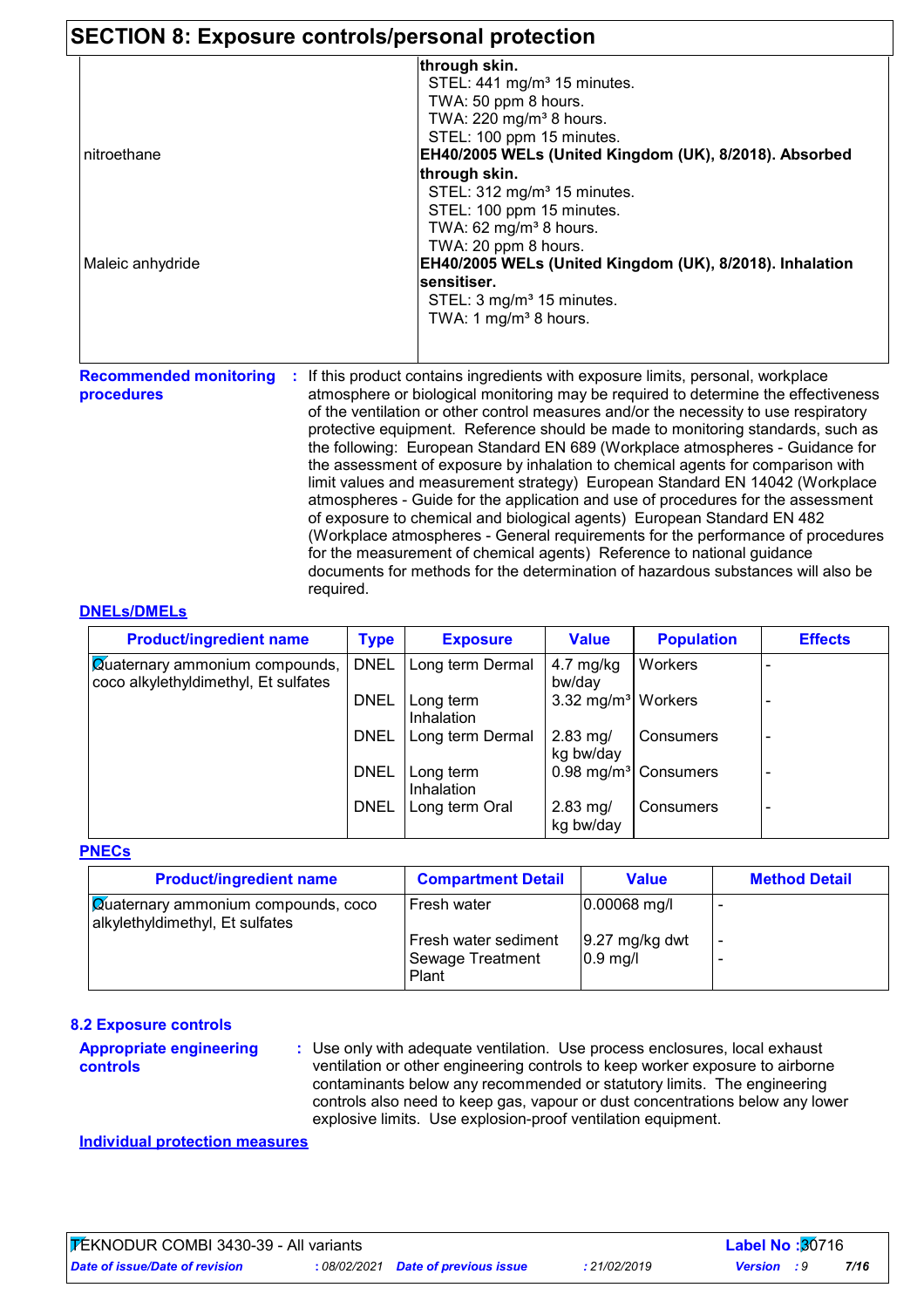# **SECTION 8: Exposure controls/personal protection**

| <b>Hygiene measures</b>                          | : Wash hands, forearms and face thoroughly after handling chemical products,<br>before eating, smoking and using the lavatory and at the end of the working period.<br>Appropriate techniques should be used to remove potentially contaminated clothing.<br>Contaminated work clothing should not be allowed out of the workplace. Wash<br>contaminated clothing before reusing. Ensure that eyewash stations and safety<br>showers are close to the workstation location.                                                                                                                                               |
|--------------------------------------------------|---------------------------------------------------------------------------------------------------------------------------------------------------------------------------------------------------------------------------------------------------------------------------------------------------------------------------------------------------------------------------------------------------------------------------------------------------------------------------------------------------------------------------------------------------------------------------------------------------------------------------|
| <b>Eye/face protection</b>                       | Safety eyewear complying with an approved standard should be used when a risk<br>assessment indicates this is necessary to avoid exposure to liquid splashes, mists,<br>gases or dusts. If contact is possible, the following protection should be worn,<br>unless the assessment indicates a higher degree of protection: safety glasses with<br>side-shields.                                                                                                                                                                                                                                                           |
| <b>Skin protection</b>                           |                                                                                                                                                                                                                                                                                                                                                                                                                                                                                                                                                                                                                           |
| <b>Hand protection</b>                           | : Chemical-resistant, impervious gloves complying with an approved standard should<br>be worn at all times when handling chemical products if a risk assessment indicates<br>this is necessary. Considering the parameters specified by the glove manufacturer,<br>check during use that the gloves are still retaining their protective properties. It<br>should be noted that the time to breakthrough for any glove material may be<br>different for different glove manufacturers. In the case of mixtures, consisting of<br>several substances, the protection time of the gloves cannot be accurately<br>estimated. |
|                                                  | Recommendations: Wear suitable gloves tested to EN374.<br>< 1 hour (breakthrough time):<br>Nitrile gloves. thickness > 0.3 mm<br>1 - 4 hours (breakthrough time): polyvinyl alcohol (PVA) thickness > 0.3 mm or<br>4H / Silver Shield® gloves.<br>Viton <sup>®</sup> thickness $> 0.3$ mm gloves<br>> 8 hours (breakthrough time):                                                                                                                                                                                                                                                                                        |
|                                                  | Wash hands before breaks and immediately after handling the product.                                                                                                                                                                                                                                                                                                                                                                                                                                                                                                                                                      |
| <b>Body protection</b>                           | Personal protective equipment for the body should be selected based on the task<br>being performed and the risks involved and should be approved by a specialist<br>before handling this product. Refer to European Standard EN 14605 for further<br>information on material and design requirements and test methods. When there is<br>a risk of ignition from static electricity, wear anti-static protective clothing. For the<br>greatest protection from static discharges, clothing should include anti-static<br>overalls, boots and gloves.                                                                       |
| <b>Other skin protection</b>                     | Appropriate footwear and any additional skin protection measures should be<br>selected based on the task being performed and the risks involved and should be<br>approved by a specialist before handling this product.                                                                                                                                                                                                                                                                                                                                                                                                   |
| <b>Respiratory protection</b>                    | Based on the hazard and potential for exposure, select a respirator that meets the<br>appropriate standard or certification. Respirators must be used according to a<br>respiratory protection program to ensure proper fitting, training, and other important<br>aspects of use.                                                                                                                                                                                                                                                                                                                                         |
|                                                  | Filter type:<br>A<br>Filter type (spray application):<br>A P                                                                                                                                                                                                                                                                                                                                                                                                                                                                                                                                                              |
| <b>Environmental exposure</b><br><b>controls</b> | Emissions from ventilation or work process equipment should be checked to<br>ensure they comply with the requirements of environmental protection legislation.<br>In some cases, fume scrubbers, filters or engineering modifications to the process<br>equipment will be necessary to reduce emissions to acceptable levels.                                                                                                                                                                                                                                                                                             |

## **SECTION 9: Physical and chemical properties**

| 9.1 Information on basic physical and chemical properties |                              |                        |
|-----------------------------------------------------------|------------------------------|------------------------|
| <b>Appearance</b>                                         |                              |                        |
| <b>Physical state</b>                                     | $:$ Liquid.                  |                        |
| <b>Colour</b>                                             | : Various                    |                        |
| <b>Odour</b>                                              | $:$ Slight                   |                        |
| <b>Odour threshold</b>                                    | $:$ Not available.           |                        |
| рH                                                        | $:$ Not available.           |                        |
| <b>Melting point/freezing point</b>                       | $:$ Not available.           |                        |
| Initial boiling point and<br>boiling range                | $:$ Not available.           |                        |
| <b>Flash point</b>                                        | : Closed cup: $32^{\circ}$ C |                        |
| FEKNODUR COMBI 3430-39 - All variants                     |                              | <b>Label No: 30716</b> |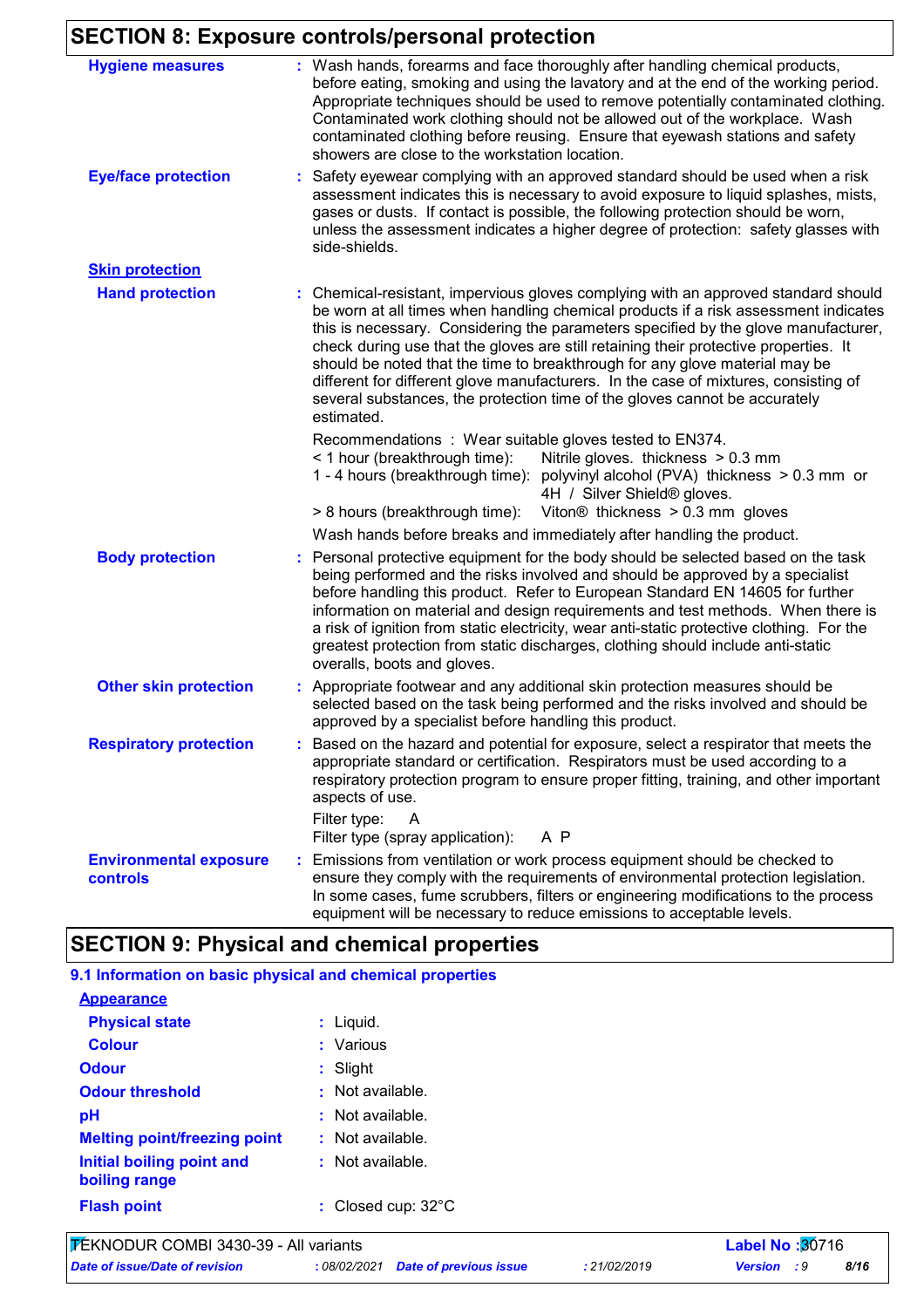## **SECTION 9: Physical and chemical properties**

| <b>Evaporation rate</b>                           | $:$ Not available.                                           |  |
|---------------------------------------------------|--------------------------------------------------------------|--|
| <b>Flammability (solid, gas)</b>                  | : Not available.                                             |  |
| <b>Upper/lower flammability or</b>                | $\mathsf{L}$ $\mathsf{\mathsf{Lower:}}$ 0.8%<br>Upper: 11.3% |  |
| explosive limits                                  |                                                              |  |
| <b>Vapour pressure</b>                            | : Not available.                                             |  |
| <b>Vapour density</b>                             | Not available.                                               |  |
| <b>Density</b>                                    | : $1/3$ kg/l                                                 |  |
| <b>Solubility(ies)</b>                            | : Not available.                                             |  |
| <b>Partition coefficient: n-octanol/</b><br>water | $:$ Not available.                                           |  |
| <b>Auto-ignition temperature</b>                  | : Not available.                                             |  |
| <b>Decomposition temperature</b>                  | : Not available.                                             |  |
| <b>Viscosity</b>                                  | Kinematic (40°C): >0.205 cm <sup>2</sup> /s                  |  |
| <b>Explosive properties</b>                       | Not available.                                               |  |
| <b>Oxidising properties</b>                       | : Not available.                                             |  |
| <b>9.2 Other information</b>                      |                                                              |  |
| <b>VOC</b>                                        | : 453<br>g/l                                                 |  |
| <b>Solubility in water</b>                        | Not available.                                               |  |
| No additional information.                        |                                                              |  |

| <b>SECTION 10: Stability and reactivity</b>       |                                                                                                                                                                              |  |  |  |
|---------------------------------------------------|------------------------------------------------------------------------------------------------------------------------------------------------------------------------------|--|--|--|
| <b>10.1 Reactivity</b>                            | : No specific test data related to reactivity available for this product or its ingredients.                                                                                 |  |  |  |
| <b>10.2 Chemical stability</b>                    | : The product is stable.                                                                                                                                                     |  |  |  |
| <b>10.3 Possibility of</b><br>hazardous reactions | : Under normal conditions of storage and use, hazardous reactions will not occur.                                                                                            |  |  |  |
| <b>10.4 Conditions to avoid</b>                   | : Avoid all possible sources of ignition (spark or flame). Do not pressurise, cut, weld,<br>braze, solder, drill, grind or expose containers to heat or sources of ignition. |  |  |  |
| 10.5 Incompatible materials                       | : Reactive or incompatible with the following materials:<br>oxidizing materials                                                                                              |  |  |  |
| <b>10.6 Hazardous</b><br>decomposition products   | : Under normal conditions of storage and use, hazardous decomposition products<br>should not be produced.                                                                    |  |  |  |

## **SECTION 11: Toxicological information**

## **11.1 Information on toxicological effects**

#### **Acute toxicity**

| <b>Product/ingredient name</b>                                  | <b>Result</b>                 | <b>Species</b> | <b>Dose</b> | <b>Exposure</b> |
|-----------------------------------------------------------------|-------------------------------|----------------|-------------|-----------------|
| <b>P</b> -Butyl acetate                                         | <b>LC50 Inhalation Vapour</b> | Rat            | $0.74$ mg/l | 4 hours         |
|                                                                 | LD50 Dermal                   | Rabbit         | 14112 mg/kg |                 |
|                                                                 | LD50 Oral                     | Rat            | 10760 mg/kg |                 |
| 2-Methoxy-1-methylethyl                                         | LD50 Dermal                   | Rabbit         | $>5$ g/kg   |                 |
| acetate                                                         |                               |                |             |                 |
|                                                                 | LD50 Oral                     | Rat            | 8532 mg/kg  |                 |
| Xylene                                                          | LC50 Inhalation Gas.          | Rat            | 5000 ppm    | 4 hours         |
|                                                                 | LD50 Oral                     | Rat            | 4300 mg/kg  |                 |
| Solvent naphtha                                                 | LD50 Oral                     | Rat            | 8400 mg/kg  |                 |
| (petroleum), light aromatic                                     |                               |                |             |                 |
| Reaction mass of Bis(1,2,2,                                     | ILD50 Oral                    | Rat            | 3230 mg/kg  |                 |
| 6,6-pentamethyl-4-piperidyl)                                    |                               |                |             |                 |
|                                                                 |                               |                |             |                 |
| FEKNODUR COMBI 3430-39 - All variants<br><b>Label No: 30716</b> |                               |                |             |                 |

*Date of issue/Date of revision* **:** *08/02/2021 Date of previous issue : 21/02/2019 Version : 9 9/16*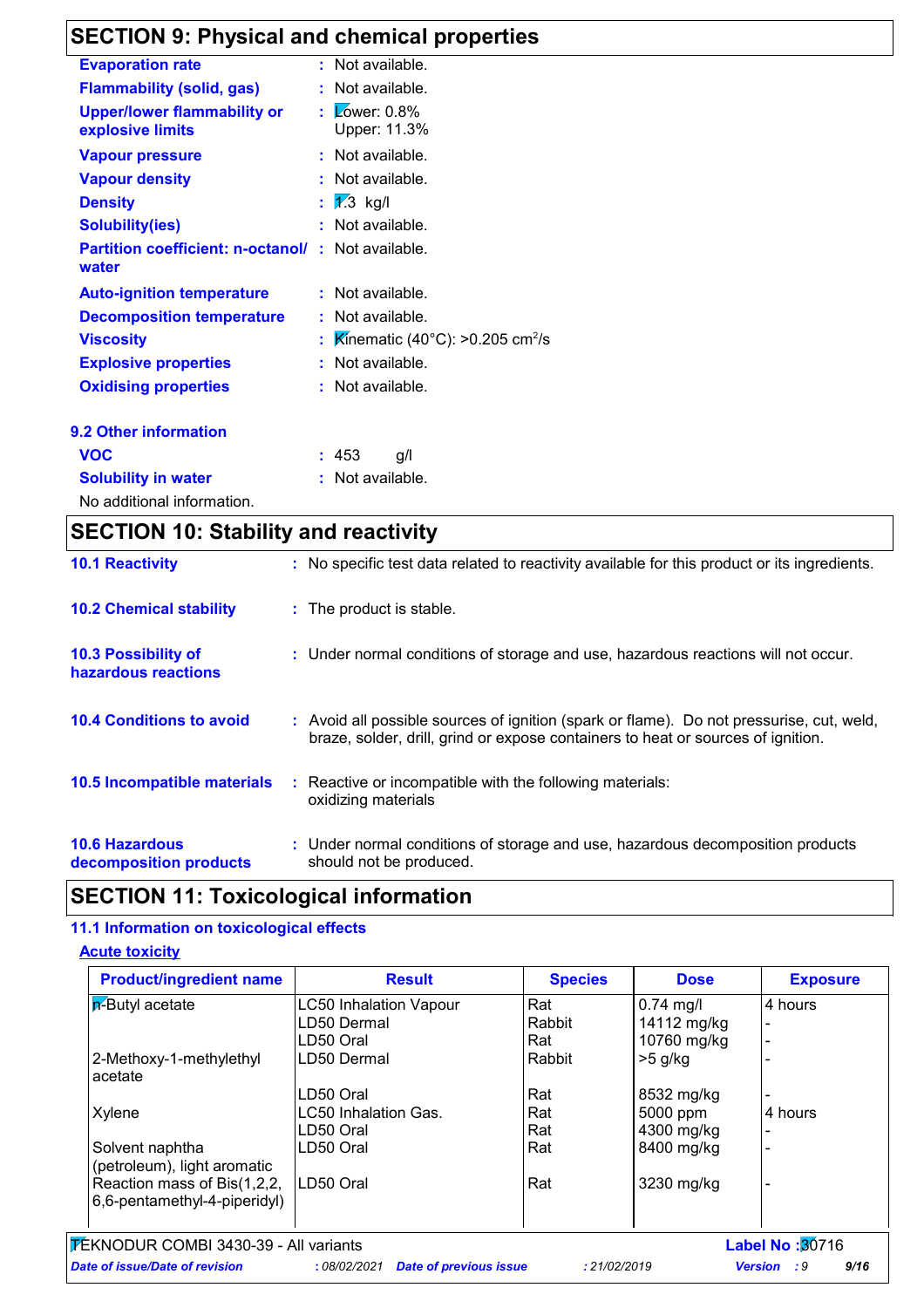| <b>SECTION 11: Toxicological information</b>                          |                          |               |                           |                               |  |  |
|-----------------------------------------------------------------------|--------------------------|---------------|---------------------------|-------------------------------|--|--|
| sebacate and Methyl 1,2,2,<br>6,6-pentamethyl-4-piperidyl<br>sebacate |                          |               |                           |                               |  |  |
| nitroethane<br>propylidynetrimethanol                                 | LD50 Oral<br>LD50 Oral   | Rat<br>Rat    | 1100 mg/kg<br>14000 mg/kg | $\overline{\phantom{a}}$<br>۰ |  |  |
| Maleic anhydride                                                      | LD50 Dermal<br>LD50 Oral | Rabbit<br>Rat | 2620 mg/kg<br>$400$ mg/kg |                               |  |  |

#### **Conclusion/Summary :**

: Based on available data, the classification criteria are not met.

#### **Acute toxicity estimates**

| <b>Route</b>                        | <b>ATE value</b>              |
|-------------------------------------|-------------------------------|
| <b>Dermal</b><br>Inhalation (gases) | 25832.8 mg/kg<br>117421.7 ppm |

## **Irritation/Corrosion**

| <b>Product/ingredient name</b>                                      | <b>Result</b>                                                       | <b>Species</b> | <b>Score</b>             | <b>Exposure</b>   | <b>Observation</b> |
|---------------------------------------------------------------------|---------------------------------------------------------------------|----------------|--------------------------|-------------------|--------------------|
| $p$ -Butyl acetate                                                  | Eyes - Moderate irritant                                            | Rabbit         |                          | $100$ mg          |                    |
|                                                                     | Skin - Moderate irritant                                            | Rabbit         | $\overline{\phantom{a}}$ | 24 hours 500      |                    |
|                                                                     |                                                                     |                |                          | mg                |                    |
| Xylene                                                              | Eyes - Mild irritant                                                | Rabbit         |                          | 87 mg             |                    |
|                                                                     | Eyes - Severe irritant                                              | Rabbit         | $\overline{\phantom{a}}$ | 24 hours 5        |                    |
|                                                                     |                                                                     |                |                          | mg                |                    |
|                                                                     | Skin - Mild irritant                                                | Rat            |                          | 8 hours 60 UI   - |                    |
|                                                                     | Skin - Moderate irritant                                            | Rabbit         |                          | 24 hours 500 l -  |                    |
|                                                                     |                                                                     |                |                          | mg                |                    |
|                                                                     | Skin - Moderate irritant                                            | Rabbit         |                          | 100 %             |                    |
| Solvent naphtha (petroleum), Eyes - Mild irritant                   |                                                                     | Rabbit         |                          | 24 hours 100      |                    |
| light aromatic                                                      |                                                                     |                |                          | UI                |                    |
| Maleic anhydride                                                    | Eyes - Severe irritant                                              | Rabbit         |                          | 1 $%$             |                    |
| <b>Conclusion/Summary</b>                                           | : Based on available data, the classification criteria are not met. |                |                          |                   |                    |
| <u>Sensitisation</u>                                                |                                                                     |                |                          |                   |                    |
| <b>Conclusion/Summary</b><br>: May cause an allergic skin reaction. |                                                                     |                |                          |                   |                    |
| <u>Mutaqenicity</u>                                                 |                                                                     |                |                          |                   |                    |
| <b>Conclusion/Summary</b>                                           | : Based on available data, the classification criteria are not met. |                |                          |                   |                    |
| <b>Carcinogenicity</b>                                              |                                                                     |                |                          |                   |                    |

- **Conclusion/Summary :** : Based on available data, the classification criteria are not met.
- **Conclusion/Summary :** : Based on available data, the classification criteria are not met.

#### **Conclusion/Summary :** : Based on available data, the classification criteria are not met.

#### **Specific target organ toxicity (single exposure)**

| <b>Product/ingredient name</b>              | <b>Category</b> | <b>Route of</b><br>exposure | <b>Target organs</b>                                    |
|---------------------------------------------|-----------------|-----------------------------|---------------------------------------------------------|
| In-Butyl acetate                            | Category 3      | Not applicable.             | Narcotic effects                                        |
| 2-Methoxy-1-methylethyl acetate             | Category 3      | Not applicable.             | Narcotic effects                                        |
| Xylene                                      | Category 3      | Not applicable.             | Respiratory tract<br>irritation                         |
| Solvent naphtha (petroleum), light aromatic | Category 3      | Not applicable.             | Respiratory tract<br>irritation and<br>Narcotic effects |

## **Specific target organ toxicity (repeated exposure)**

| <b>Product/ingredient name</b> | <b>Category</b> | <b>Route of</b><br>exposure | <b>Target organs</b>               |
|--------------------------------|-----------------|-----------------------------|------------------------------------|
| <b>X</b> ylene                 | Category 2      | Oral<br>Inhalation          | Not determined<br>l Not determined |
| Maleic anhydride               | Category 1      | Inhalation                  | respiratory system                 |

**Aspiration hazard**

**Teratogenicity**

**Reproductive toxicity**

**TEKNODUR COMBI 3430-39 - All variants Label No : 30716**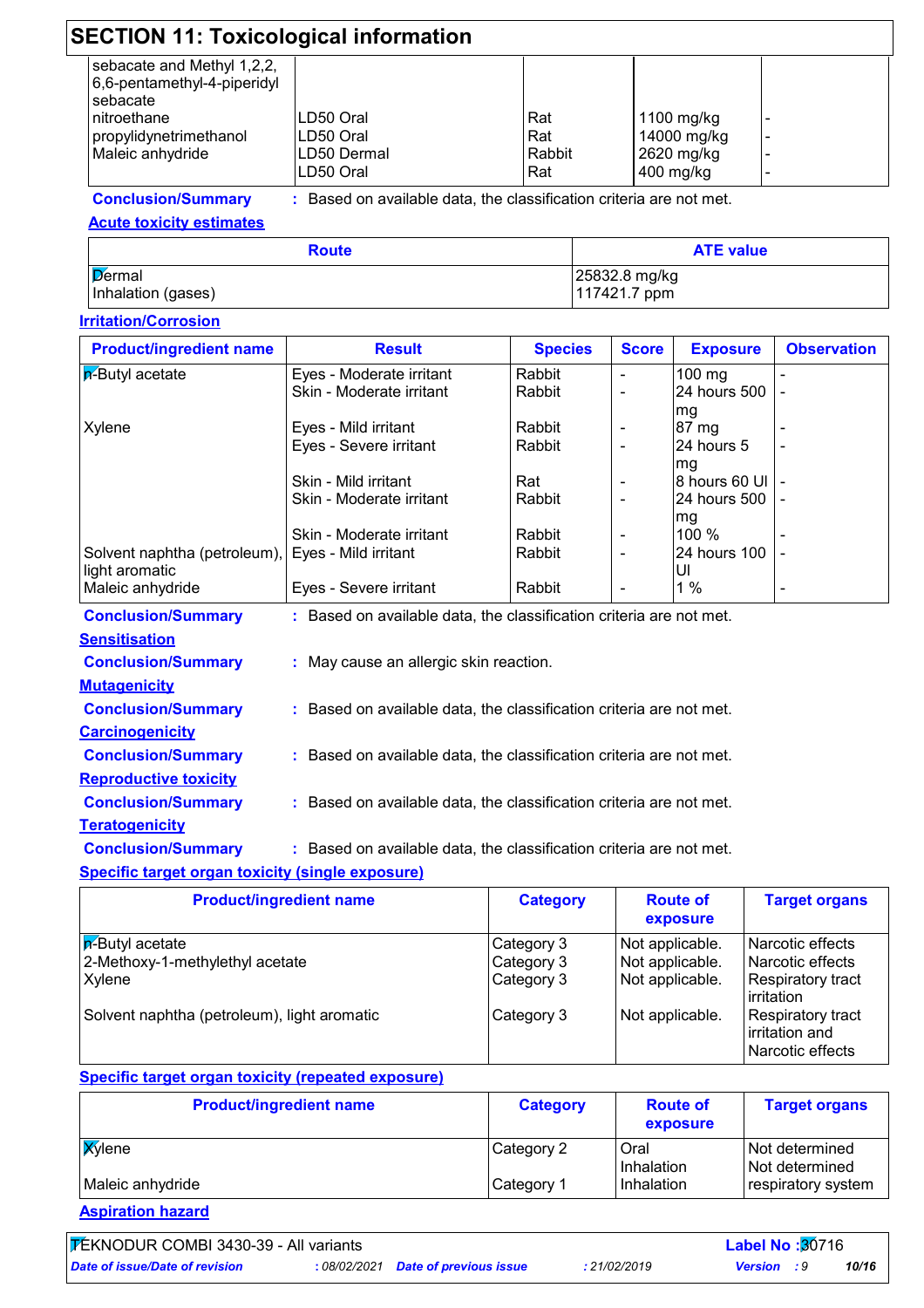## **SECTION 11: Toxicological information**

| <b>Product/ingredient name</b>                                | <b>Result</b>                                                                  |
|---------------------------------------------------------------|--------------------------------------------------------------------------------|
| <b>X</b> ylene<br>Solvent naphtha (petroleum), light aromatic | <b>ASPIRATION HAZARD - Category 1</b><br><b>ASPIRATION HAZARD - Category 1</b> |

| <b>Information on likely routes : Not available.</b><br>of exposure |                                                                                                                                                        |
|---------------------------------------------------------------------|--------------------------------------------------------------------------------------------------------------------------------------------------------|
| <b>Potential acute health effects</b>                               |                                                                                                                                                        |
| Eye contact                                                         | : No known significant effects or critical hazards.                                                                                                    |
| <b>Inhalation</b>                                                   | : Can cause central nervous system (CNS) depression. May cause drowsiness or<br>$di\rightarrow\rightarrow\rightarrow\rightarrow\rightarrow\rightarrow$ |

|                     | dizziness.                                           |
|---------------------|------------------------------------------------------|
| <b>Skin contact</b> | : May cause an allergic skin reaction.               |
| <b>Ingestion</b>    | : Can cause central nervous system (CNS) depression. |

## **Symptoms related to the physical, chemical and toxicological characteristics**

| <b>Eye contact</b>  | : No specific data.                                                                                                                           |
|---------------------|-----------------------------------------------------------------------------------------------------------------------------------------------|
| <b>Inhalation</b>   | : Adverse symptoms may include the following:<br>nausea or vomiting<br>headache<br>drowsiness/fatigue<br>dizziness/vertigo<br>unconsciousness |
| <b>Skin contact</b> | : Adverse symptoms may include the following:<br>irritation<br>redness                                                                        |
| <b>Ingestion</b>    | No specific data.                                                                                                                             |

## **Delayed and immediate effects as well as chronic effects from short and long-term exposure**

| <b>Short term exposure</b>                   |                                                                                                          |
|----------------------------------------------|----------------------------------------------------------------------------------------------------------|
| <b>Potential immediate</b><br><b>effects</b> | : Not available.                                                                                         |
| <b>Potential delayed effects</b>             | : Not available.                                                                                         |
| <b>Long term exposure</b>                    |                                                                                                          |
| <b>Potential immediate</b><br><b>effects</b> | $:$ Not available.                                                                                       |
| <b>Potential delayed effects</b>             | : Not available.                                                                                         |
| <b>Potential chronic health effects</b>      |                                                                                                          |
| Not available.                               |                                                                                                          |
| <b>Conclusion/Summary</b>                    | : Not available.                                                                                         |
| <b>General</b>                               | : Once sensitized, a severe allergic reaction may occur when subsequently exposed<br>to very low levels. |
| <b>Carcinogenicity</b>                       | : No known significant effects or critical hazards.                                                      |
| <b>Mutagenicity</b>                          | : No known significant effects or critical hazards.                                                      |
| <b>Teratogenicity</b>                        | : No known significant effects or critical hazards.                                                      |
| <b>Developmental effects</b>                 | : No known significant effects or critical hazards.                                                      |
| <b>Fertility effects</b>                     | : No known significant effects or critical hazards.                                                      |
| <b>Other information</b>                     | : Not available.                                                                                         |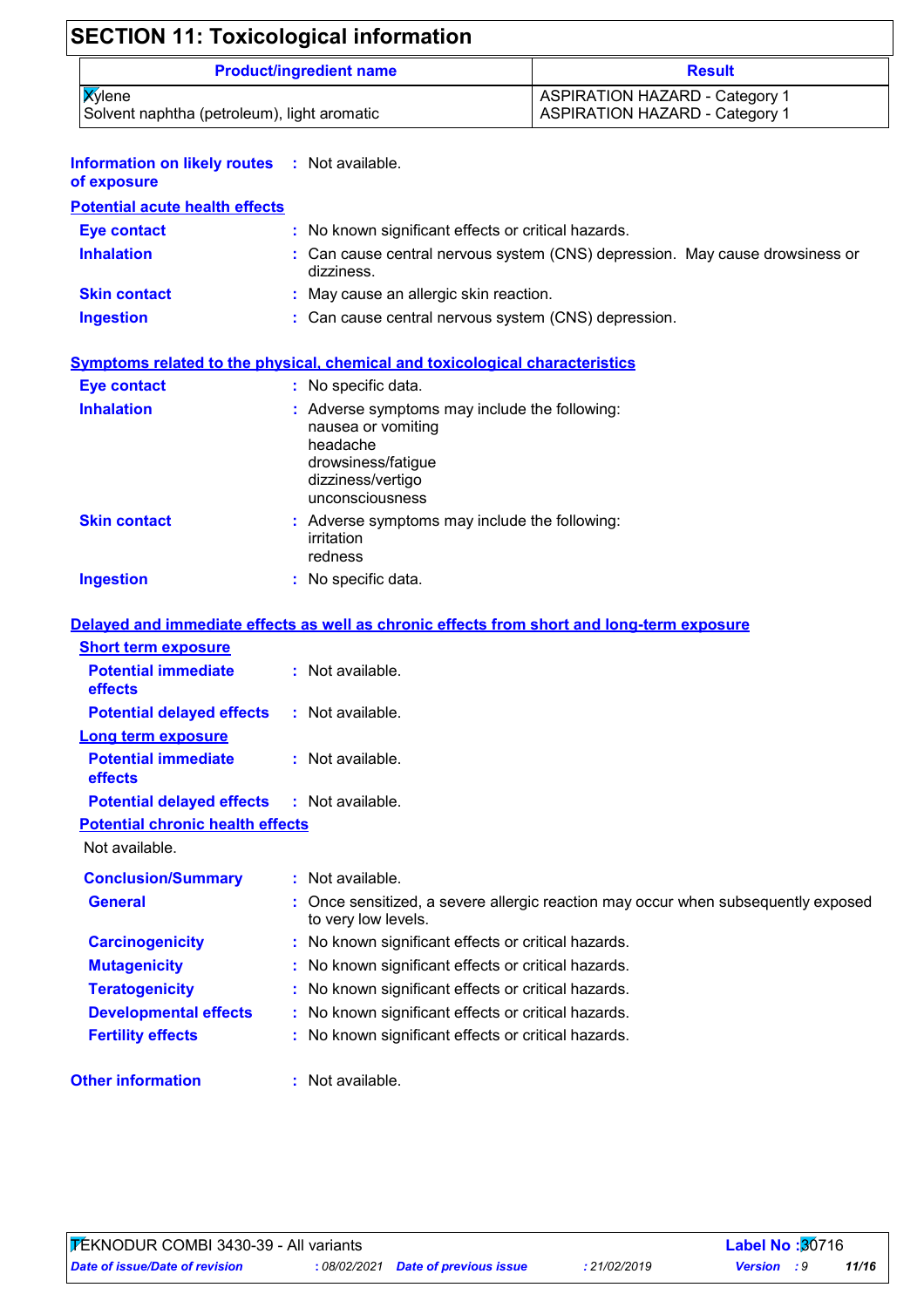## **SECTION 12: Ecological information**

#### **12.1 Toxicity**

| <b>Product/ingredient name</b>                 | <b>Result</b>                            | <b>Species</b>                  | <b>Exposure</b> |
|------------------------------------------------|------------------------------------------|---------------------------------|-----------------|
| <b>A-Butyl acetate</b>                         | Acute LC50 32 mg/l Marine water          | Crustaceans - Artemia salina    | 48 hours        |
|                                                | Acute LC50 18000 µg/l Fresh water        | Fish - Pimephales promelas      | 96 hours        |
| Solvent naphtha (petroleum),<br>light aromatic | Acute EC50 3.2 mg/l                      | Daphnia                         | 48 hours        |
|                                                | Acute LC50 9.2 mg/l                      | Fish                            | 96 hours        |
| Reaction mass of Bis(1,2,2,                    | EC50 1.68 mg/l                           | Aquatic plants -                | 72 hours        |
| 6,6-pentamethyl-4-piperidyl)                   |                                          | Desmodesmodus subspicatus       |                 |
| sebacate and Methyl 1,2,2,6,                   |                                          |                                 |                 |
| 6-pentamethyl-4-piperidyl                      |                                          |                                 |                 |
| sebacate                                       |                                          |                                 |                 |
|                                                | Acute LC50 0.9 mg/l                      | Fish - Brachydanio rerio        | 96 hours        |
|                                                | Chronic NOEC 1 mg/l                      | Daphnia                         | 21 days         |
| propylidynetrimethanol                         | Acute EC50 13000000 µg/l Fresh water     | Daphnia - Daphnia magna         | 48 hours        |
|                                                | Acute LC50 14400000 µg/l Marine<br>water | Fish - Cyprinodon variegatus    | 96 hours        |
| Maleic anhydride                               | Acute LC50 230000 µg/l Fresh water       | Fish - Gambusia affinis - Adult | 96 hours        |

#### **12.2 Persistence and degradability**

**Conclusion/Summary :**

: This product has not been tested for biodegradation.

#### **12.3 Bioaccumulative potential**

| <b>Product/ingredient name</b>                    | <b>LogP</b> <sub>ow</sub> | <b>BCF</b>  | <b>Potential</b> |
|---------------------------------------------------|---------------------------|-------------|------------------|
| <b>F</b> -Butyl acetate                           | 2.3                       |             | low              |
| 2-Methoxy-1-methylethyl                           | 1.2                       |             | low              |
| acetate                                           |                           |             |                  |
| Xylene                                            | 3.12                      | 8.1 to 25.9 | low              |
| Solvent naphtha (petroleum),  -<br>light aromatic |                           | 10 to 2500  | high             |
| nitroethane                                       | 0.18                      |             | low              |
| propylidynetrimethanol                            | $-0.47$                   | ≺1          | low              |
| Maleic anhydride                                  | $-2.78$                   |             | low              |

| <b>12.4 Mobility in soil</b>                            |                  |
|---------------------------------------------------------|------------------|
| <b>Soil/water partition</b><br><b>coefficient (Koc)</b> | : Not available. |
| <b>Mobility</b>                                         | : Not available. |

| 12.5 Results of PBT and vPvB assessment |                   |  |  |
|-----------------------------------------|-------------------|--|--|
| <b>PBT</b>                              | : Not applicable. |  |  |
| <b>vPvB</b>                             | : Not applicable. |  |  |

**12.6 Other adverse effects** : No known significant effects or critical hazards.

## **SECTION 13: Disposal considerations**

## **13.1 Waste treatment methods**

#### **Product**

**Methods of disposal :** The generation of waste should be avoided or minimised wherever possible. Disposal of this product, solutions and any by-products should at all times comply with the requirements of environmental protection and waste disposal legislation and any regional local authority requirements. Dispose of surplus and nonrecyclable products via a licensed waste disposal contractor. Waste should not be disposed of untreated to the sewer unless fully compliant with the requirements of all authorities with jurisdiction.

| <b>FEKNODUR COMBI 3430-39 - All variants</b> |  |                                     | <b>Label No: 30716</b> |                    |       |  |
|----------------------------------------------|--|-------------------------------------|------------------------|--------------------|-------|--|
| Date of issue/Date of revision               |  | : 08/02/2021 Date of previous issue | 21/02/2019             | <b>Version</b> : 9 | 12/16 |  |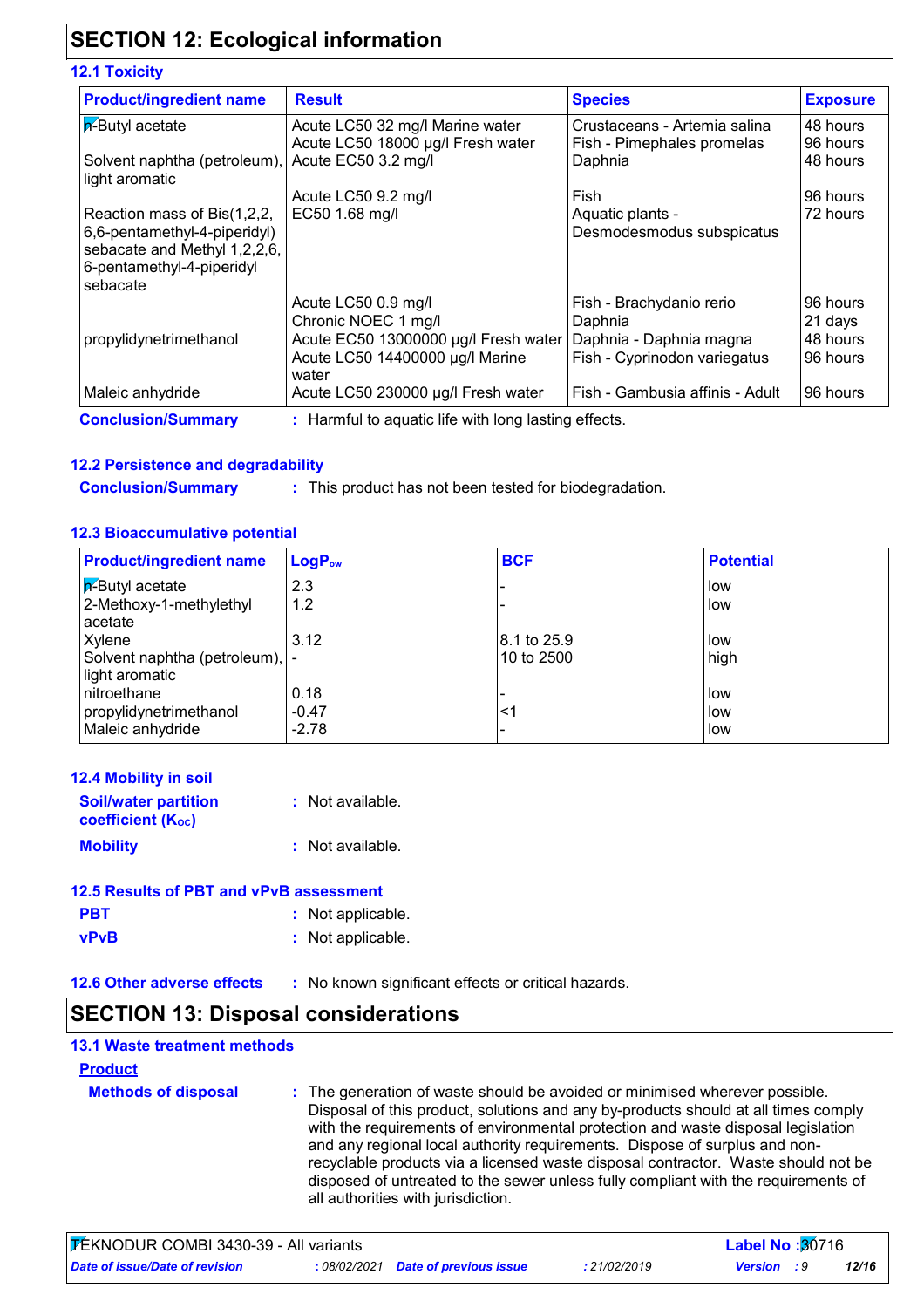## **SECTION 13: Disposal considerations**

| <b>Hazardous waste</b>                              | : The classification of the product may meet the criteria for a hazardous waste.                                                                                                                                                                                                                                                                                                                                                                                                                                                                              |
|-----------------------------------------------------|---------------------------------------------------------------------------------------------------------------------------------------------------------------------------------------------------------------------------------------------------------------------------------------------------------------------------------------------------------------------------------------------------------------------------------------------------------------------------------------------------------------------------------------------------------------|
| European waste catalogue: 080111*, 200127*<br>(EWC) |                                                                                                                                                                                                                                                                                                                                                                                                                                                                                                                                                               |
| <b>Packaging</b>                                    |                                                                                                                                                                                                                                                                                                                                                                                                                                                                                                                                                               |
| <b>Methods of disposal</b>                          | : The generation of waste should be avoided or minimised wherever possible. Waste<br>packaging should be recycled. Incineration or landfill should only be considered<br>when recycling is not feasible.                                                                                                                                                                                                                                                                                                                                                      |
| <b>Special precautions</b>                          | : This material and its container must be disposed of in a safe way. Care should be<br>taken when handling emptied containers that have not been cleaned or rinsed out.<br>Empty containers or liners may retain some product residues. Vapour from product<br>residues may create a highly flammable or explosive atmosphere inside the<br>container. Do not cut, weld or grind used containers unless they have been cleaned<br>thoroughly internally. Avoid dispersal of spilt material and runoff and contact with<br>soil, waterways, drains and sewers. |

## **SECTION 14: Transport information**

|                                           | <b>ADR/RID</b>                                                                                                                                                                   | <b>ADN</b>                                                                                                                                                  | <b>IMDG</b>                                                                                                                                            | <b>IATA</b>   |
|-------------------------------------------|----------------------------------------------------------------------------------------------------------------------------------------------------------------------------------|-------------------------------------------------------------------------------------------------------------------------------------------------------------|--------------------------------------------------------------------------------------------------------------------------------------------------------|---------------|
| 14.1 UN number                            | <b>UN1263</b>                                                                                                                                                                    | <b>UN1263</b>                                                                                                                                               | <b>UN1263</b>                                                                                                                                          | <b>UN1263</b> |
| 14.2 UN proper<br>shipping name           | <b>PAINT</b>                                                                                                                                                                     | <b>PAINT</b>                                                                                                                                                | <b>PAINT</b>                                                                                                                                           | <b>PAINT</b>  |
| <b>14.3 Transport</b><br>hazard class(es) | 3                                                                                                                                                                                | 3                                                                                                                                                           | 3                                                                                                                                                      | 3             |
| 14.4 Packing<br>group                     | III                                                                                                                                                                              | $\mathbf{III}$                                                                                                                                              | III                                                                                                                                                    | Ш             |
| 14.5<br><b>Environmental</b><br>hazards   | No.                                                                                                                                                                              | No.                                                                                                                                                         | No.                                                                                                                                                    | No.           |
| <b>Additional</b><br>information          | Viscous substance<br>exemption This class<br>3 viscous liquid is not<br>subject to regulation<br>in packagings up to<br>450 L according to 2.2.<br>3.1.5.1.<br>Tunnel code (D/E) | Viscous substance<br>exemption This class<br>3 viscous liquid is not<br>subject to regulation<br>in packagings up to<br>450 L according to 2.2.<br>3.1.5.1. | Viscous substance<br>exemption This class<br>3 viscous liquid is not<br>subject to regulation<br>in packagings up to<br>30 L according to 2.3.<br>2.5. |               |

**14.6 Special precautions for : Transport within user's premises:** always transport in closed containers that are **user** upright and secure. Ensure that persons transporting the product know what to do in the event of an accident or spillage.

**14.7 Transport in bulk according to Annex II of Marpol and the IBC Code** **:** Not relevant/applicable due to nature of the product.

## **SECTION 15: Regulatory information**

**15.1 Safety, health and environmental regulations/legislation specific for the substance or mixture EU Regulation (EC) No. 1907/2006 (REACH)**

**Annex XIV - List of substances subject to authorisation**

**Annex XIV**

None of the components are listed.

**Substances of very high concern**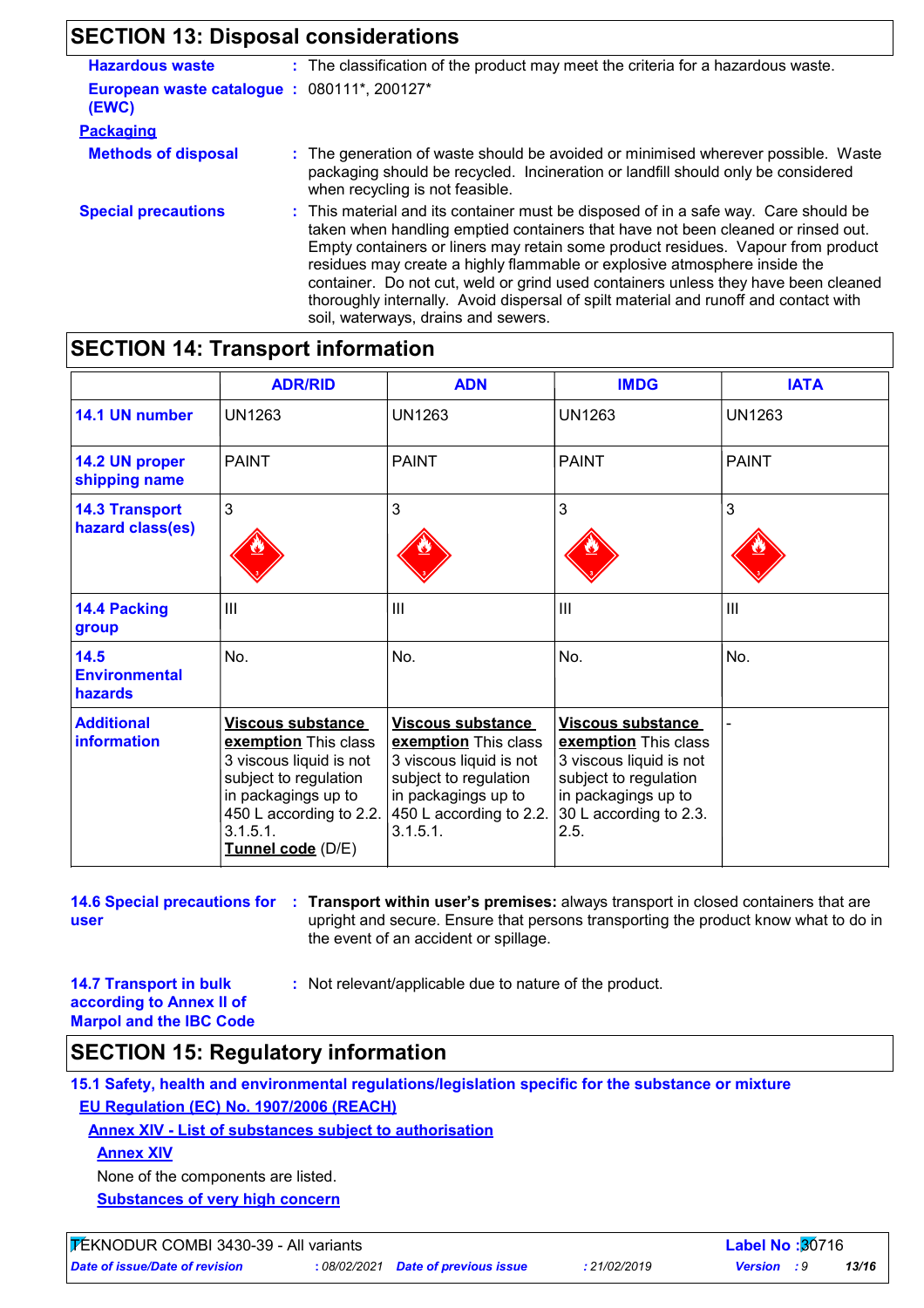## **SECTION 15: Regulatory information**

**Annex XVII - Restrictions on the manufacture, placing on the market and use of certain dangerous substances, mixtures and articles :** None of the components are listed.

#### **Other EU regulations**

**Europe inventory :** Not determined.

| <b>Product/ingredient name Carcinogenic</b> | <b>effects</b> | <b>Mutagenic effects</b> | <b>Developmental</b><br><b>effects</b> | <b>Fertility effects</b> |
|---------------------------------------------|----------------|--------------------------|----------------------------------------|--------------------------|
| <b>n</b> itroethane                         |                |                          | Repr. 2, H361d                         | Repr. 2, H361f           |
|                                             |                |                          | (Unborn child)                         | (Fertility)              |
| propylidynetrimethanol                      |                |                          | Repr. 2, H361d                         |                          |
|                                             |                |                          | (Unborn child)                         |                          |

**Ozone depleting substances (1005/2009/EU)**

Not listed.

#### **Prior Informed Consent (PIC) (649/2012/EU)**

Not listed.

#### **Seveso Directive**

This product is controlled under the Seveso Directive.

| Danger criteria |  |
|-----------------|--|
|                 |  |

**Category**

P5c

#### **International regulations**

**Chemical Weapon Convention List Schedules I, II & III Chemicals**

Not listed.

#### **Montreal Protocol (Annexes A, B, C, E)**

Not listed.

## **Stockholm Convention on Persistent Organic Pollutants**

Not listed.

#### **Rotterdam Convention on Prior Informed Consent (PIC)**

Not listed.

#### **UNECE Aarhus Protocol on POPs and Heavy Metals**

Not listed.

#### **15.2 Chemical safety assessment** This product contains substances for which Chemical Safety Assessments are still **:** required.

## **SECTION 16: Other information**

 $\nabla$  Indicates information that has changed from previously issued version.

| <b>Abbreviations and</b> | $\therefore$ ATE = Acute Toxicity Estimate                                    |
|--------------------------|-------------------------------------------------------------------------------|
| acronyms                 | CLP = Classification, Labelling and Packaging Regulation [Regulation (EC) No. |
|                          | 1272/2008]                                                                    |
|                          | DMEL = Derived Minimal Effect Level                                           |
|                          | DNEL = Derived No Effect Level                                                |
|                          | EUH statement = CLP-specific Hazard statement                                 |
|                          | PBT = Persistent, Bioaccumulative and Toxic                                   |
|                          | PNEC = Predicted No Effect Concentration                                      |
|                          | <b>RRN = REACH Registration Number</b>                                        |
|                          | vPvB = Very Persistent and Very Bioaccumulative                               |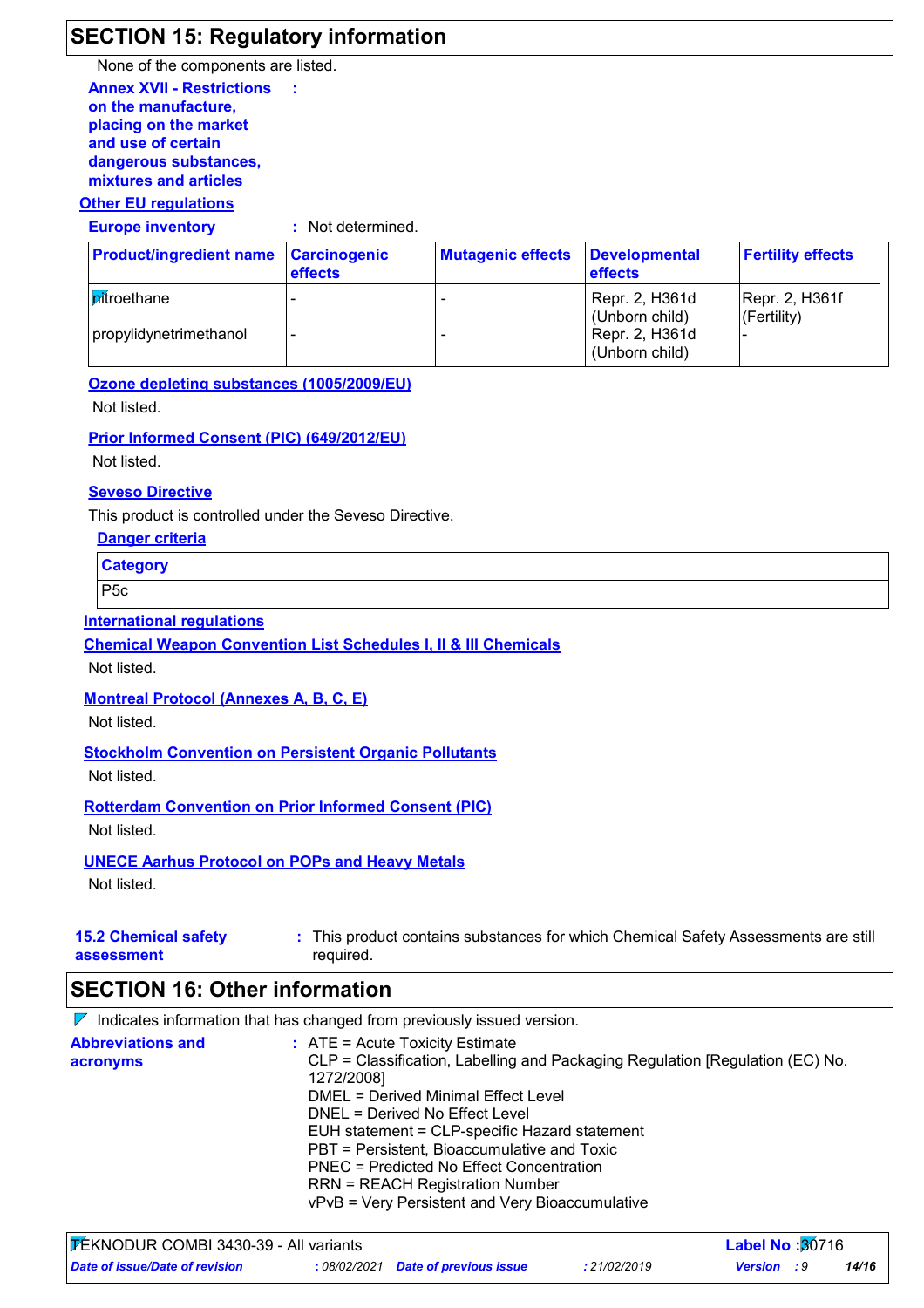## **SECTION 16: Other information Full text of abbreviated H statements Procedure used to derive the classification according to Regulation (EC) No. 1272/2008 [CLP/GHS] Classification Justification** Flam. Liq. 3, H226 **Case Contract Contract Contract Contract Contract Contract Contract Contract Contract Contract Contract Contract Contract Contract Contract Contract Contract Contract Contract Contract Contract Contract** Skin Sens. 1, H317 Calculation method STOT SE 3, H336 Calculation method Aquatic Chronic 3, H412 Calculation method Calculation method **Full text of classifications [CLP/GHS] H**226 **Flammable liquid and vapour.** H302 Harmful if swallowed. H304 May be fatal if swallowed and enters airways. H311 **H311** Toxic in contact with skin. H312 **Harmful in contact with skin.** H314 Causes severe skin burns and eye damage. H315 Causes skin irritation. H317 May cause an allergic skin reaction. H318 Causes serious eye damage. H319 Causes serious eye irritation. H332 Harmful if inhaled. H334 May cause allergy or asthma symptoms or breathing difficulties if inhaled. H335 May cause respiratory irritation. H336 May cause drowsiness or dizziness. H361d **Suspected of damaging the unborn child.** Suspected of damaging the unborn child. H361fd Buspected of damaging fertility. Suspected of damaging the unborn child. H372 (inhalation) Causes damage to organs through prolonged or repeated exposure if inhaled. H373 (inhalation) May cause damage to organs through prolonged or repeated exposure if inhaled. H373 (oral) May cause damage to organs through prolonged or repeated exposure if swallowed. H400 Very toxic to aquatic life. H410 **Very toxic to aquatic life with long lasting effects.** H411 **Toxic to aquatic life with long lasting effects.** H412 Harmful to aquatic life with long lasting effects. Acute Tox. 3, H311 ACUTE TOXICITY (dermal) - Category 3 Acute Tox. 4, H302 ACUTE TOXICITY (oral) - Category 4 Acute Tox. 4, H312 ACUTE TOXICITY (dermal) - Category 4 Acute Tox. 4, H332 Acute Toxic II ACUTE TOXICITY (inhalation) - Category 4 Aquatic Acute 1, H400 SHORT-TERM (ACUTE) AQUATIC HAZARD - Category 1 Aquatic Chronic 1, H410 LONG-TERM (CHRONIC) AQUATIC HAZARD - Category 1 Aquatic Chronic 2, H411 | | LONG-TERM (CHRONIC) AQUATIC HAZARD - Category 2 Aquatic Chronic 3, H412 LONG-TERM (CHRONIC) AQUATIC HAZARD - Category 3 Asp. Tox. 1, H304 **Aspected ASPIRATION HAZARD** - Category 1 EUH066 **Repeated exposure may cause skin dryness or cracking.** Repeated exposure may cause skin dryness or cracking. EUH071 Corrosive to the respiratory tract.

Eye Dam. 1, H318 SERIOUS EYE DAMAGE/EYE IRRITATION - Category 1 Eye Irrit. 2, H319 SERIOUS EYE DAMAGE/EYE IRRITATION - Category 2

Repr. 2, H361d REPRODUCTIVE TOXICITY (Unborn child) - Category 2 Repr. 2, H361fd REPRODUCTIVE TOXICITY (Fertility and Unborn child) -Category 2

STOT RE 1, H372 (inhalation) SPECIFIC TARGET ORGAN TOXICITY - REPEATED

Resp. Sens. 1, H334 RESPIRATORY SENSITISATION - Category 1 Skin Corr. 1B, H314 SKIN CORROSION/IRRITATION - Category 1B Skin Corr. 1C, H314 SKIN CORROSION/IRRITATION - Category 1C Skin Irrit. 2, H315 SKIN CORROSION/IRRITATION - Category 2

STOT RE 2, H373 (inhalation) SPECIFIC TARGET ORGAN TOXICITY - REPEATED EXPOSURE (inhalation) - Category 2 TEKNODUR COMBI 3430-39 - All variants **Label No :**30716

Flam. Liq. 3, H226 FLAMMABLE LIQUIDS - Category 3

Skin Sens. 1, H317 SENSITISATION - Category 1 Skin Sens. 1A, H317 SKIN SENSITISATION - Category 1A

EXPOSURE (inhalation) - Category 1